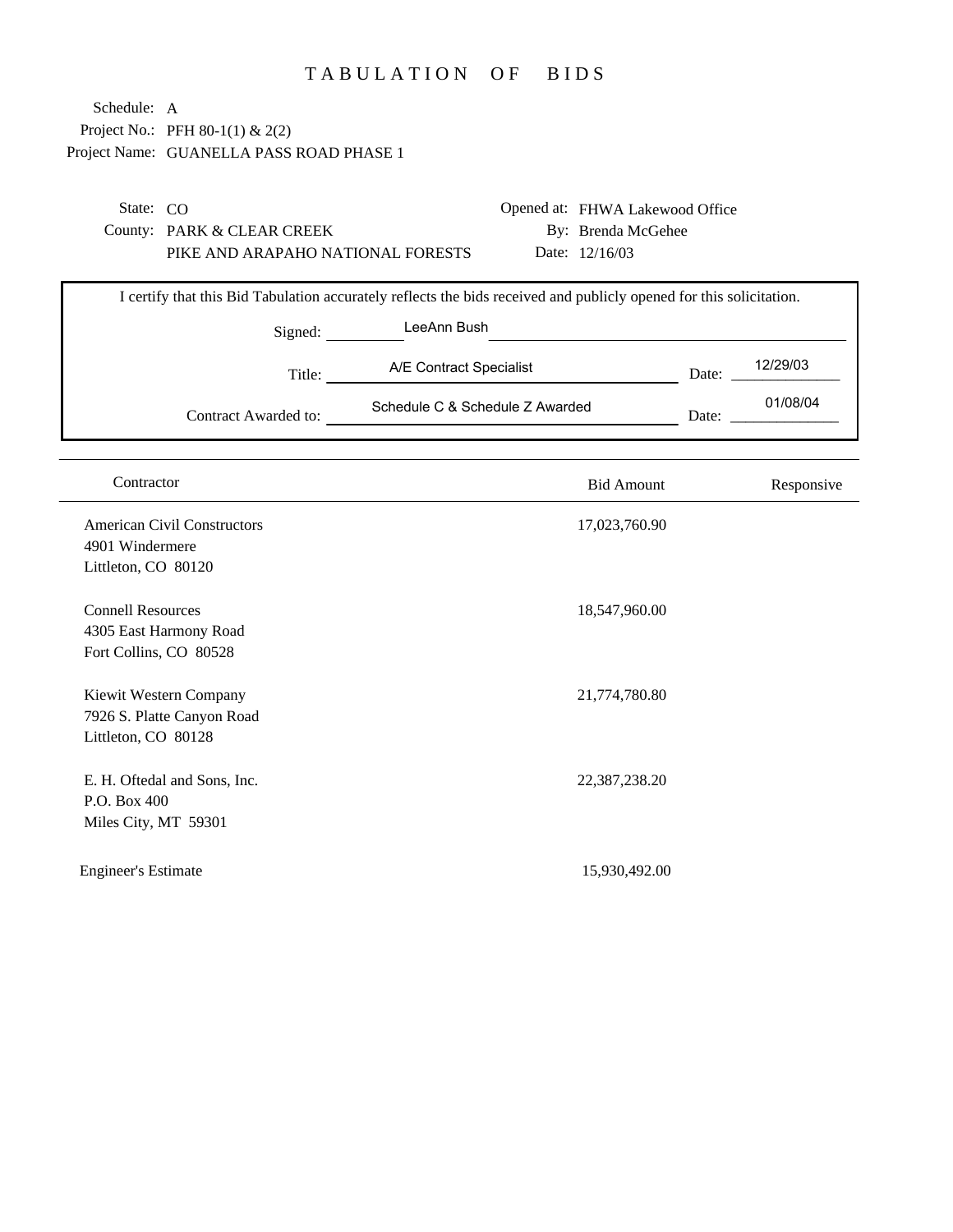| Item<br>No. | Item<br>Unit                       | Item<br>Description                     | Quantity                                           | Unit<br>Price | Amount       |
|-------------|------------------------------------|-----------------------------------------|----------------------------------------------------|---------------|--------------|
| 15101       | <b>LPSM</b>                        | Mobilization                            |                                                    |               |              |
|             | <b>American Civil Constructors</b> |                                         | <b>ALL</b>                                         | 1,350,000.00  | 1,350,000.00 |
|             | <b>Connell Resources</b>           |                                         |                                                    | 1,800,000.00  | 1,800,000.00 |
|             | Kiewit Western Company             |                                         |                                                    | 1,900,000.00  | 1,900,000.00 |
|             | E. H. Oftedal and Sons, Inc.       |                                         |                                                    | 2,221,000.00  | 2,221,000.00 |
|             | <b>ENGINEER'S ESTIMATE</b>         |                                         |                                                    | 1,180,000.00  | 1,180,000.00 |
| 15202       | km                                 |                                         | Slope, reference, and clearing and grubbing stakes |               |              |
|             | <b>American Civil Constructors</b> |                                         | 10.024                                             | 6,500.00      | 65,156.00    |
|             | <b>Connell Resources</b>           |                                         |                                                    | 6,000.00      | 60,144.00    |
|             | Kiewit Western Company             |                                         |                                                    | 7,000.00      | 70,168.00    |
|             | E. H. Oftedal and Sons, Inc.       |                                         |                                                    | 9,300.00      | 93,223.20    |
|             | <b>ENGINEER'S ESTIMATE</b>         |                                         |                                                    | 7,000.00      | 70,168.00    |
| 15204       | Each                               | Drainage structure survey and staking   |                                                    |               |              |
|             | <b>American Civil Constructors</b> |                                         | 80                                                 | 420.00        | 33,600.00    |
|             | <b>Connell Resources</b>           |                                         |                                                    | 370.00        | 29,600.00    |
|             | Kiewit Western Company             |                                         |                                                    | 1,200.00      | 96,000.00    |
|             | E. H. Oftedal and Sons, Inc.       |                                         |                                                    | 220.00        | 17,600.00    |
|             | <b>ENGINEER'S ESTIMATE</b>         |                                         |                                                    | 800.00        | 64,000.00    |
| 15204A      | Each                               | Concrete box culvert layout and control |                                                    |               |              |
|             | <b>American Civil Constructors</b> |                                         | 2                                                  | 875.00        | 1,750.00     |
|             | <b>Connell Resources</b>           |                                         |                                                    | 780.00        | 1,560.00     |
|             | Kiewit Western Company             |                                         |                                                    | 1,100.00      | 2,200.00     |
|             | E. H. Oftedal and Sons, Inc.       |                                         |                                                    | 2,200.00      | 4,400.00     |
|             | <b>ENGINEER'S ESTIMATE</b>         |                                         |                                                    | 4,000.00      | 8,000.00     |
| 15206       | <b>LPSM</b>                        | Retaining wall survey and staking       |                                                    |               |              |
|             | <b>American Civil Constructors</b> |                                         | <b>ALL</b>                                         | 21,500.00     | 21,500.00    |
|             | <b>Connell Resources</b>           |                                         |                                                    | 17,200.00     | 17,200.00    |
|             | Kiewit Western Company             |                                         |                                                    | 200,000.00    | 200,000.00   |
|             | E. H. Oftedal and Sons, Inc.       |                                         |                                                    | 18,000.00     | 18,000.00    |
|             | <b>ENGINEER'S ESTIMATE</b>         |                                         |                                                    | 45,000.00     | 45,000.00    |
| 15207       | km                                 | Grade finishing stakes                  |                                                    |               |              |
|             | <b>American Civil Constructors</b> |                                         | 20.048                                             | 1,800.00      | 36,086.40    |
|             | <b>Connell Resources</b>           |                                         |                                                    | 2,000.00      | 40,096.00    |
|             | Kiewit Western Company             |                                         |                                                    | 3,100.00      | 62,148.80    |
|             | E. H. Oftedal and Sons, Inc.       |                                         |                                                    | 2,000.00      | 40,096.00    |
|             | <b>ENGINEER'S ESTIMATE</b>         |                                         |                                                    | 2,500.00      | 50,120.00    |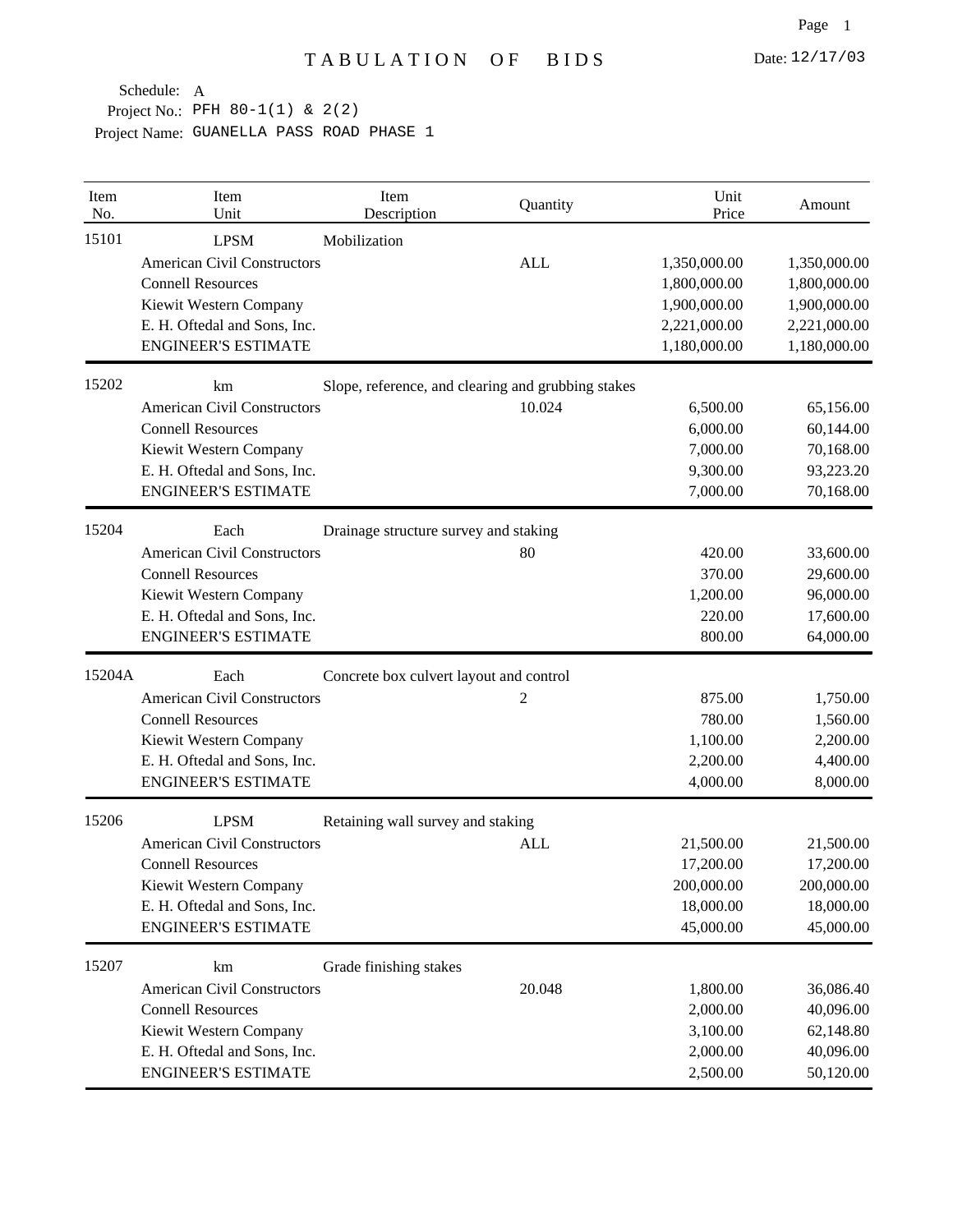| Item<br>No. | Item<br>Unit                       | Item<br>Description              | Quantity   | Unit<br>Price | Amount     |
|-------------|------------------------------------|----------------------------------|------------|---------------|------------|
| 15209       | Hour                               | Miscellaneous survey and staking |            |               |            |
|             | <b>American Civil Constructors</b> |                                  | 220        | 150.00        | 33,000.00  |
|             | <b>Connell Resources</b>           |                                  |            | 130.00        | 28,600.00  |
|             | Kiewit Western Company             |                                  |            | 150.00        | 33,000.00  |
|             | E. H. Oftedal and Sons, Inc.       |                                  |            | 150.00        | 33,000.00  |
|             | <b>ENGINEER'S ESTIMATE</b>         |                                  |            | 130.00        | 28,600.00  |
| 15212       | Each                               | Approach road survey and Staking |            |               |            |
|             | <b>American Civil Constructors</b> |                                  | 4          | 525.00        | 2,100.00   |
|             | <b>Connell Resources</b>           |                                  |            | 470.00        | 1,880.00   |
|             | Kiewit Western Company             |                                  |            | 3,100.00      | 12,400.00  |
|             | E. H. Oftedal and Sons, Inc.       |                                  |            | 2,600.00      | 10,400.00  |
|             | <b>ENGINEER'S ESTIMATE</b>         |                                  |            | 2,500.00      | 10,000.00  |
| 15216A      | Each                               | Parking area survey and staking  |            |               |            |
|             | <b>American Civil Constructors</b> |                                  | 5          | 2,700.00      | 13,500.00  |
|             | <b>Connell Resources</b>           |                                  |            | 2,350.00      | 11,750.00  |
|             | Kiewit Western Company             |                                  |            | 3,200.00      | 16,000.00  |
|             | E. H. Oftedal and Sons, Inc.       |                                  |            | 9,500.00      | 47,500.00  |
|             | <b>ENGINEER'S ESTIMATE</b>         |                                  |            | 5,000.00      | 25,000.00  |
| 15401       | <b>LPSM</b>                        | Contractor testing               |            |               |            |
|             | <b>American Civil Constructors</b> |                                  | <b>ALL</b> | 290,000.00    | 290,000.00 |
|             | <b>Connell Resources</b>           |                                  |            | 150,000.00    | 150,000.00 |
|             | Kiewit Western Company             |                                  |            | 750,000.00    | 750,000.00 |
|             | E. H. Oftedal and Sons, Inc.       |                                  |            | 227,000.00    | 227,000.00 |
|             | <b>ENGINEER'S ESTIMATE</b>         |                                  |            | 175,000.00    | 175,000.00 |
| 15501       | <b>LPSM</b>                        | Construction schedule            |            |               |            |
|             | <b>American Civil Constructors</b> |                                  | <b>ALL</b> | 20,000.00     | 20,000.00  |
|             | <b>Connell Resources</b>           |                                  |            | 10,000.00     | 10,000.00  |
|             | Kiewit Western Company             |                                  |            | 5,000.00      | 5,000.00   |
|             | E. H. Oftedal and Sons, Inc.       |                                  |            | 42,000.00     | 42,000.00  |
|             | <b>ENGINEER'S ESTIMATE</b>         |                                  |            | 18,000.00     | 18,000.00  |
| 15702       | ha                                 | Temporary turf establishment     |            |               |            |
|             | <b>American Civil Constructors</b> |                                  | $\sqrt{6}$ | 540.00        | 3,240.00   |
|             | <b>Connell Resources</b>           |                                  |            | 4,000.00      | 24,000.00  |
|             | Kiewit Western Company             |                                  |            | 2,800.00      | 16,800.00  |
|             | E. H. Oftedal and Sons, Inc.       |                                  |            | 900.00        | 5,400.00   |
|             | <b>ENGINEER'S ESTIMATE</b>         |                                  |            | 1,500.00      | 9,000.00   |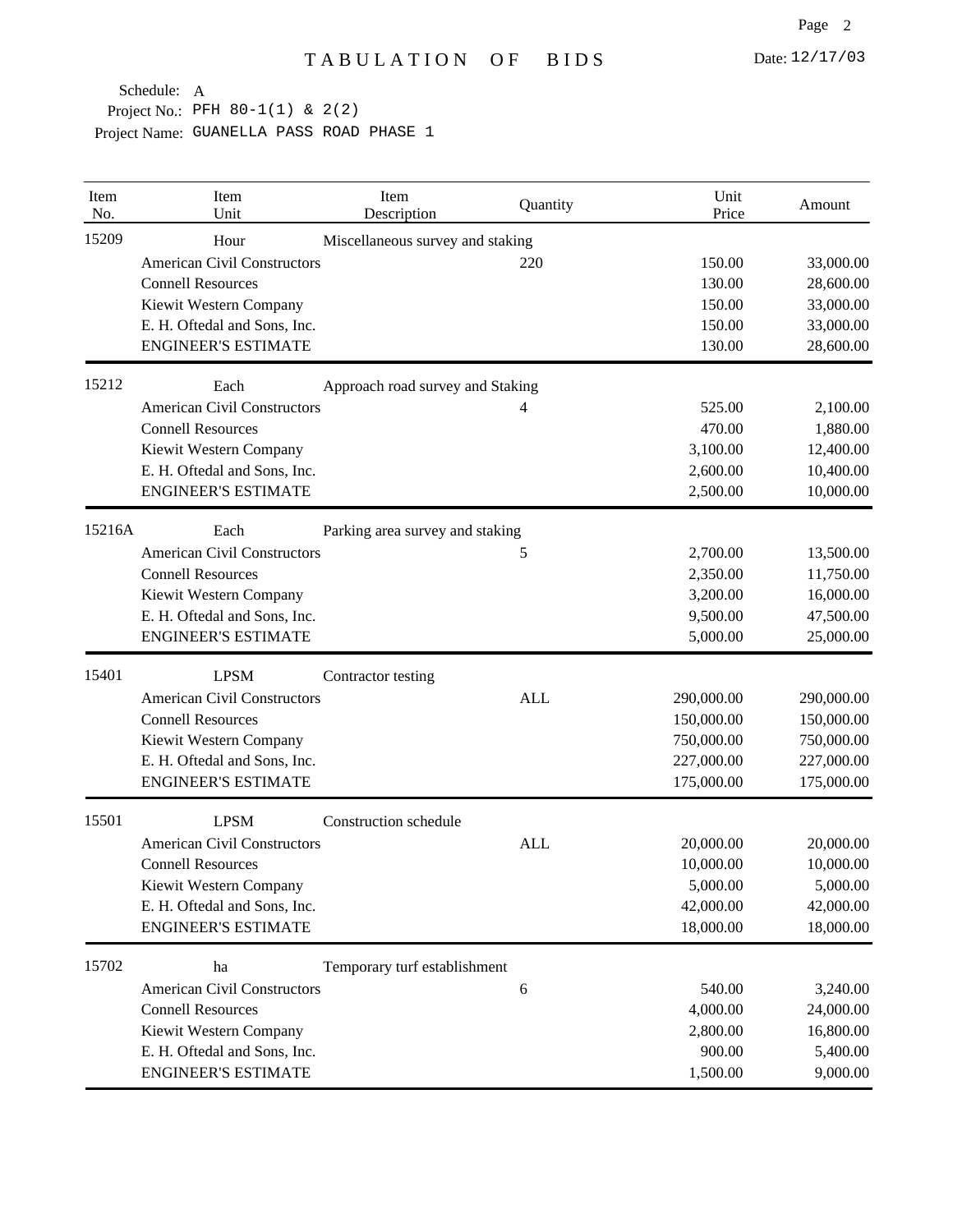| Item<br>No. | Item<br>Unit                       | Item<br>Description         | Quantity   | Unit<br>Price | Amount     |
|-------------|------------------------------------|-----------------------------|------------|---------------|------------|
| 15703       | m                                  | Silt fence                  |            |               |            |
|             | <b>American Civil Constructors</b> |                             | 8,000      | 9.25          | 74,000.00  |
|             | <b>Connell Resources</b>           |                             |            | 25.00         | 200,000.00 |
|             | Kiewit Western Company             |                             |            | 15.00         | 120,000.00 |
|             | E. H. Oftedal and Sons, Inc.       |                             |            | 14.00         | 112,000.00 |
|             | <b>ENGINEER'S ESTIMATE</b>         |                             |            | 11.00         | 88,000.00  |
| 15709       | Each                               | Check dams                  |            |               |            |
|             | <b>American Civil Constructors</b> |                             | 17         | 550.00        | 9,350.00   |
|             | <b>Connell Resources</b>           |                             |            | 200.00        | 3,400.00   |
|             | Kiewit Western Company             |                             |            | 400.00        | 6,800.00   |
|             | E. H. Oftedal and Sons, Inc.       |                             |            | 380.00        | 6,460.00   |
|             | <b>ENGINEER'S ESTIMATE</b>         |                             |            | 250.00        | 4,250.00   |
| 15711       | Each                               | Sediment traps              |            |               |            |
|             | <b>American Civil Constructors</b> |                             | 2          | 2,400.00      | 4,800.00   |
|             | <b>Connell Resources</b>           |                             |            | 15,000.00     | 30,000.00  |
|             | Kiewit Western Company             |                             |            | 2,000.00      | 4,000.00   |
|             | E. H. Oftedal and Sons, Inc.       |                             |            | 405.00        | 810.00     |
|             | <b>ENGINEER'S ESTIMATE</b>         |                             |            | 2,000.00      | 4,000.00   |
| 15718       | Each                               | Inlet protection            |            |               |            |
|             | <b>American Civil Constructors</b> |                             | 9          | 170.00        | 1,530.00   |
|             | <b>Connell Resources</b>           |                             |            | 125.00        | 1,125.00   |
|             | Kiewit Western Company             |                             |            | 100.00        | 900.00     |
|             | E. H. Oftedal and Sons, Inc.       |                             |            | 220.00        | 1,980.00   |
|             | <b>ENGINEER'S ESTIMATE</b>         |                             |            | 500.00        | 4,500.00   |
| 15725A      | <b>LPSM</b>                        | Temporary diversion channel |            |               |            |
|             | <b>American Civil Constructors</b> |                             | <b>ALL</b> | 40,000.00     | 40,000.00  |
|             | <b>Connell Resources</b>           |                             |            | 10,000.00     | 10,000.00  |
|             | Kiewit Western Company             |                             |            | 12,000.00     | 12,000.00  |
|             | E. H. Oftedal and Sons, Inc.       |                             |            | 7,100.00      | 7,100.00   |
|             | <b>ENGINEER'S ESTIMATE</b>         |                             |            | 20,000.00     | 20,000.00  |
| 15734       | m                                  | Sediment control log        |            |               |            |
|             | <b>American Civil Constructors</b> |                             | 1,100      | 13.00         | 14,300.00  |
|             | <b>Connell Resources</b>           |                             |            | 15.00         | 16,500.00  |
|             | Kiewit Western Company             |                             |            | 20.00         | 22,000.00  |
|             | E. H. Oftedal and Sons, Inc.       |                             |            | 30.00         | 33,000.00  |
|             | <b>ENGINEER'S ESTIMATE</b>         |                             |            | 20.00         | 22,000.00  |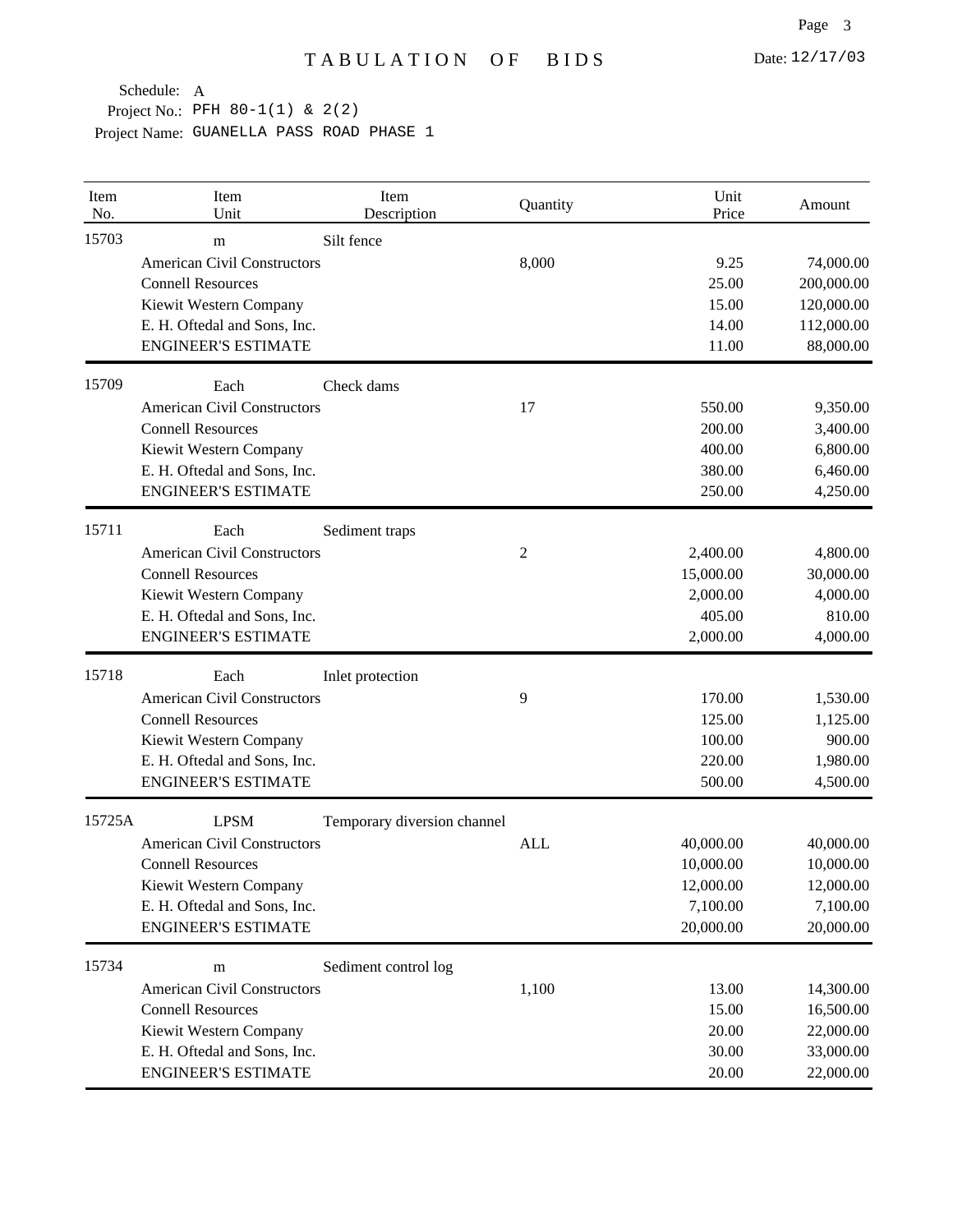| Item<br>No. | Item<br>Unit                       | Item<br>Description             | Quantity | Unit<br>Price | Amount     |
|-------------|------------------------------------|---------------------------------|----------|---------------|------------|
| 15801       | m <sub>3</sub>                     | Watering for dust control       |          |               |            |
|             | <b>American Civil Constructors</b> |                                 | 9,000    | 10.00         | 90,000.00  |
|             | <b>Connell Resources</b>           |                                 |          | 10.00         | 90,000.00  |
|             | Kiewit Western Company             |                                 |          | 19.00         | 171,000.00 |
|             | E. H. Oftedal and Sons, Inc.       |                                 |          | 19.00         | 171,000.00 |
|             | <b>ENGINEER'S ESTIMATE</b>         |                                 |          | 8.00          | 72,000.00  |
| 20101       | ha                                 | Clearing and grubbing           |          |               |            |
|             | <b>American Civil Constructors</b> |                                 | 20.0     | 12,000.00     | 240,000.00 |
|             | <b>Connell Resources</b>           |                                 |          | 10,000.00     | 200,000.00 |
|             | Kiewit Western Company             |                                 |          | 25,000.00     | 500,000.00 |
|             | E. H. Oftedal and Sons, Inc.       |                                 |          | 15,000.00     | 300,000.00 |
|             | <b>ENGINEER'S ESTIMATE</b>         |                                 |          | 15,000.00     | 300,000.00 |
| 20202       | ha                                 | Selective clearing and grubbing |          |               |            |
|             | <b>American Civil Constructors</b> |                                 | 2.0      | 13,000.00     | 26,000.00  |
|             | <b>Connell Resources</b>           |                                 |          | 4,000.00      | 8,000.00   |
|             | Kiewit Western Company             |                                 |          | 28,000.00     | 56,000.00  |
|             | E. H. Oftedal and Sons, Inc.       |                                 |          | 20,000.00     | 40,000.00  |
|             | <b>ENGINEER'S ESTIMATE</b>         |                                 |          | 10,000.00     | 20,000.00  |
| 20204       | m2                                 | Removal of individual trees     |          |               |            |
|             | <b>American Civil Constructors</b> |                                 | 16       | 900.00        | 14,400.00  |
|             | <b>Connell Resources</b>           |                                 |          | 2,500.00      | 40,000.00  |
|             | Kiewit Western Company             |                                 |          | 1,500.00      | 24,000.00  |
|             | E. H. Oftedal and Sons, Inc.       |                                 |          | 1,000.00      | 16,000.00  |
|             | <b>ENGINEER'S ESTIMATE</b>         |                                 |          | 2,000.00      | 32,000.00  |
| 20301B      | Each                               | Removal of signs                |          |               |            |
|             | <b>American Civil Constructors</b> |                                 | 14       | 135.00        | 1,890.00   |
|             | <b>Connell Resources</b>           |                                 |          | 25.00         | 350.00     |
|             | Kiewit Western Company             |                                 |          | 21.00         | 294.00     |
|             | E. H. Oftedal and Sons, Inc.       |                                 |          | 23.00         | 322.00     |
|             | <b>ENGINEER'S ESTIMATE</b>         |                                 |          | 200.00        | 2,800.00   |
| 20301H      | Each                               | Removal of pipe culverts        |          |               |            |
|             | <b>American Civil Constructors</b> |                                 | 37       | 725.00        | 26,825.00  |
|             | <b>Connell Resources</b>           |                                 |          | 1,000.00      | 37,000.00  |
|             | Kiewit Western Company             |                                 |          | 660.00        | 24,420.00  |
|             | E. H. Oftedal and Sons, Inc.       |                                 |          | 1,000.00      | 37,000.00  |
|             | <b>ENGINEER'S ESTIMATE</b>         |                                 |          | 800.00        | 29,600.00  |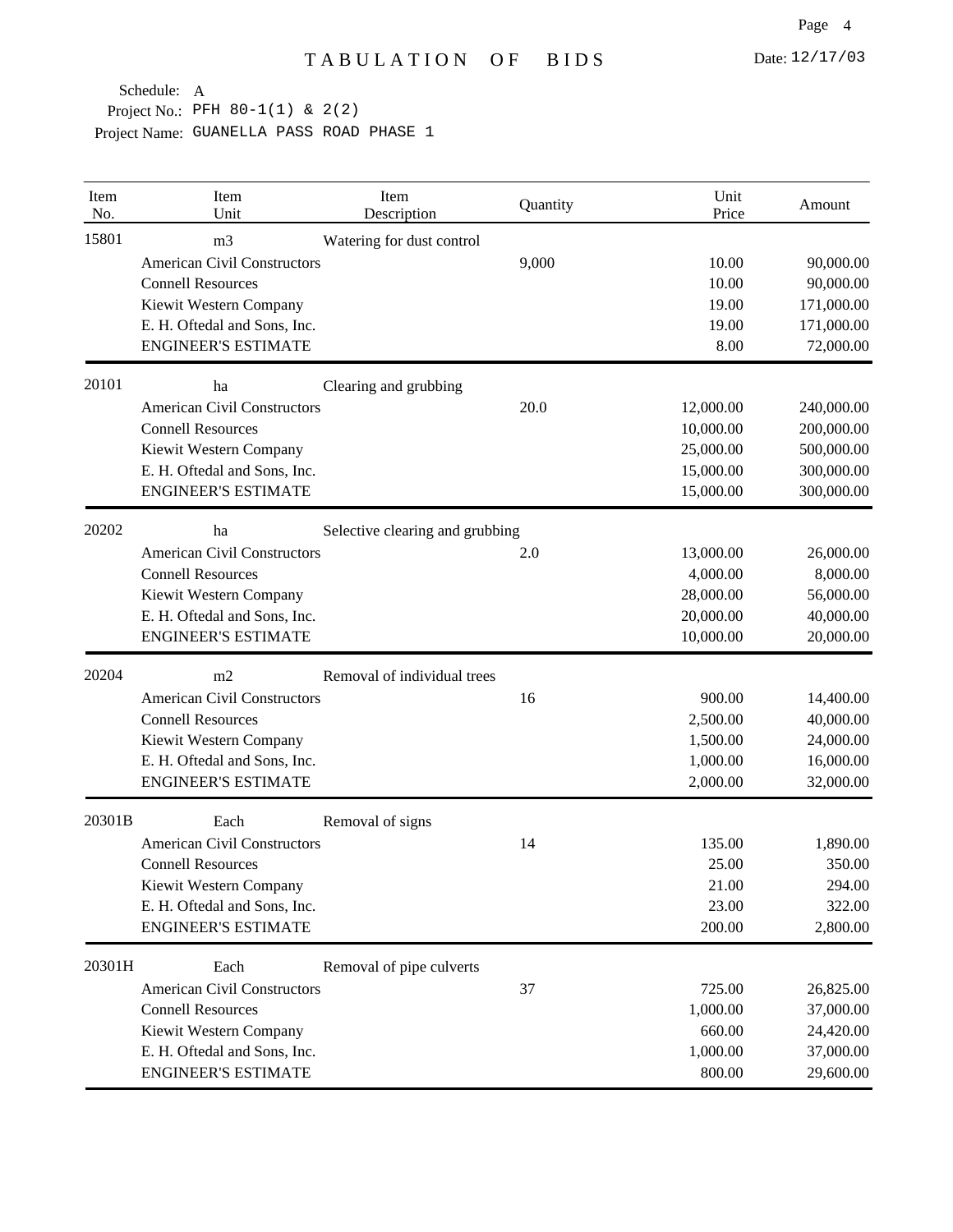| Item<br>No. | Item<br>Unit                       | Item<br>Description  | Quantity | Unit<br>Price | Amount     |
|-------------|------------------------------------|----------------------|----------|---------------|------------|
| 20302V      | m                                  | Removal of fence     |          |               |            |
|             | <b>American Civil Constructors</b> |                      | 180      | 7.00          | 1,260.00   |
|             | <b>Connell Resources</b>           |                      |          | 25.00         | 4,500.00   |
|             | Kiewit Western Company             |                      |          | 22.00         | 3,960.00   |
|             | E. H. Oftedal and Sons, Inc.       |                      |          | 24.00         | 4,320.00   |
|             | <b>ENGINEER'S ESTIMATE</b>         |                      |          | 5.00          | 900.00     |
| 20302W      | m                                  | Removal of guardrail |          |               |            |
|             | <b>American Civil Constructors</b> |                      | 490      | 6.50          | 3,185.00   |
|             | <b>Connell Resources</b>           |                      |          | 10.00         | 4,900.00   |
|             | Kiewit Western Company             |                      |          | 6.00          | 2,940.00   |
|             | E. H. Oftedal and Sons, Inc.       |                      |          | 14.00         | 6,860.00   |
|             | <b>ENGINEER'S ESTIMATE</b>         |                      |          | 20.00         | 9,800.00   |
| 20311       | m                                  | Brow removal         |          |               |            |
|             | <b>American Civil Constructors</b> |                      | 900      | 33.00         | 29,700.00  |
|             | <b>Connell Resources</b>           |                      |          | 10.00         | 9,000.00   |
|             | Kiewit Western Company             |                      |          | 75.00         | 67,500.00  |
|             | E. H. Oftedal and Sons, Inc.       |                      |          | 50.00         | 45,000.00  |
|             | <b>ENGINEER'S ESTIMATE</b>         |                      |          | 15.00         | 13,500.00  |
| 20401       | m <sub>3</sub>                     | Roadway excavation   |          |               |            |
|             | <b>American Civil Constructors</b> |                      | 58,000   | 14.00         | 812,000.00 |
|             | <b>Connell Resources</b>           |                      |          | 13.00         | 754,000.00 |
|             | Kiewit Western Company             |                      |          | 7.00          | 406,000.00 |
|             | E. H. Oftedal and Sons, Inc.       |                      |          | 13.00         | 754,000.00 |
|             | <b>ENGINEER'S ESTIMATE</b>         |                      |          | 9.50          | 551,000.00 |
| 20402       | m <sub>3</sub>                     | Subexcavation        |          |               |            |
|             | <b>American Civil Constructors</b> |                      | 750      | 19.00         | 14,250.00  |
|             | <b>Connell Resources</b>           |                      |          | 8.00          | 6,000.00   |
|             | Kiewit Western Company             |                      |          | 26.00         | 19,500.00  |
|             | E. H. Oftedal and Sons, Inc.       |                      |          | 21.00         | 15,750.00  |
|             | <b>ENGINEER'S ESTIMATE</b>         |                      |          | 10.50         | 7,875.00   |
| 20413A      | Hour                               | Slope Scaling Crew   |          |               |            |
|             | <b>American Civil Constructors</b> |                      | 1,200    | 200.00        | 240,000.00 |
|             | <b>Connell Resources</b>           |                      |          | 300.00        | 360,000.00 |
|             | Kiewit Western Company             |                      |          | 150.00        | 180,000.00 |
|             | E. H. Oftedal and Sons, Inc.       |                      |          | 260.00        | 312,000.00 |
|             | <b>ENGINEER'S ESTIMATE</b>         |                      |          | 220.00        | 264,000.00 |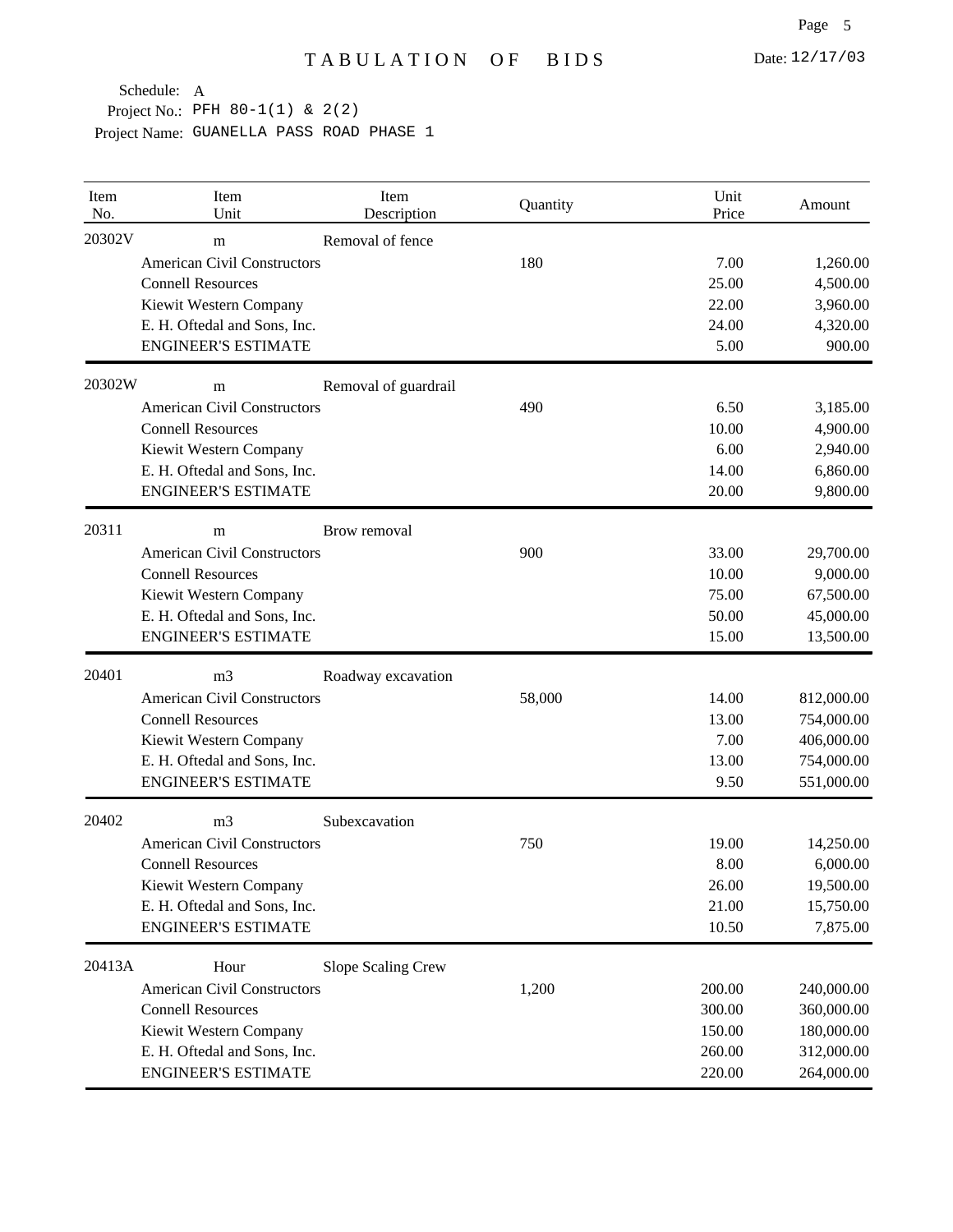| Item<br>No. | Item<br>Unit                       | Item<br>Description   | Quantity   | Unit<br>Price | Amount       |
|-------------|------------------------------------|-----------------------|------------|---------------|--------------|
| 20501       | m                                  | Controlled blast hole |            |               |              |
|             | <b>American Civil Constructors</b> |                       | 50         | 18.00         | 900.00       |
|             | <b>Connell Resources</b>           |                       |            | 30.00         | 1,500.00     |
|             | Kiewit Western Company             |                       |            | 600.00        | 30,000.00    |
|             | E. H. Oftedal and Sons, Inc.       |                       |            | 17.00         | 850.00       |
|             | <b>ENGINEER'S ESTIMATE</b>         |                       |            | 200.00        | 10,000.00    |
| 20802       | m <sub>3</sub>                     | Foundation fill       |            |               |              |
|             | <b>American Civil Constructors</b> |                       | 8,300      | 24.00         | 199,200.00   |
|             | <b>Connell Resources</b>           |                       |            | 25.00         | 207,500.00   |
|             | Kiewit Western Company             |                       |            | 45.00         | 373,500.00   |
|             | E. H. Oftedal and Sons, Inc.       |                       |            | 33.00         | 273,900.00   |
|             | <b>ENGINEER'S ESTIMATE</b>         |                       |            | 18.00         | 149,400.00   |
| 20804       | <b>LPSM</b>                        | Shoring and bracing   |            |               |              |
|             | <b>American Civil Constructors</b> |                       | <b>ALL</b> | 1,180,000.00  | 1,180,000.00 |
|             | <b>Connell Resources</b>           |                       |            | 1,750,000.00  | 1,750,000.00 |
|             | Kiewit Western Company             |                       |            | 760,000.00    | 760,000.00   |
|             | E. H. Oftedal and Sons, Inc.       |                       |            | 1,743,000.00  | 1,743,000.00 |
|             | <b>ENGINEER'S ESTIMATE</b>         |                       |            | 180,000.00    | 180,000.00   |
| 21101       | m2                                 | Roadway obliteration  |            |               |              |
|             | <b>American Civil Constructors</b> |                       | 3,300      | 1.50          | 4,950.00     |
|             | <b>Connell Resources</b>           |                       |            | 1.00          | 3,300.00     |
|             | Kiewit Western Company             |                       |            | 3.60          | 11,880.00    |
|             | E. H. Oftedal and Sons, Inc.       |                       |            | 6.00          | 19,800.00    |
|             | <b>ENGINEER'S ESTIMATE</b>         |                       |            | 4.00          | 13,200.00    |
| 25101B      | m <sub>3</sub>                     | Placed riprap class 2 |            |               |              |
|             | <b>American Civil Constructors</b> |                       | 3,200      | 39.00         | 124,800.00   |
|             | <b>Connell Resources</b>           |                       |            | 75.00         | 240,000.00   |
|             | Kiewit Western Company             |                       |            | 65.00         | 208,000.00   |
|             | E. H. Oftedal and Sons, Inc.       |                       |            | 71.00         | 227,200.00   |
|             | <b>ENGINEER'S ESTIMATE</b>         |                       |            | 70.00         | 224,000.00   |
| 25101C      | m <sub>3</sub>                     | Placed riprap class 3 |            |               |              |
|             | <b>American Civil Constructors</b> |                       | 220        | 40.00         | 8,800.00     |
|             | <b>Connell Resources</b>           |                       |            | 75.00         | 16,500.00    |
|             | Kiewit Western Company             |                       |            | 70.00         | 15,400.00    |
|             | E. H. Oftedal and Sons, Inc.       |                       |            | 76.00         | 16,720.00    |
|             | <b>ENGINEER'S ESTIMATE</b>         |                       |            | 80.00         | 17,600.00    |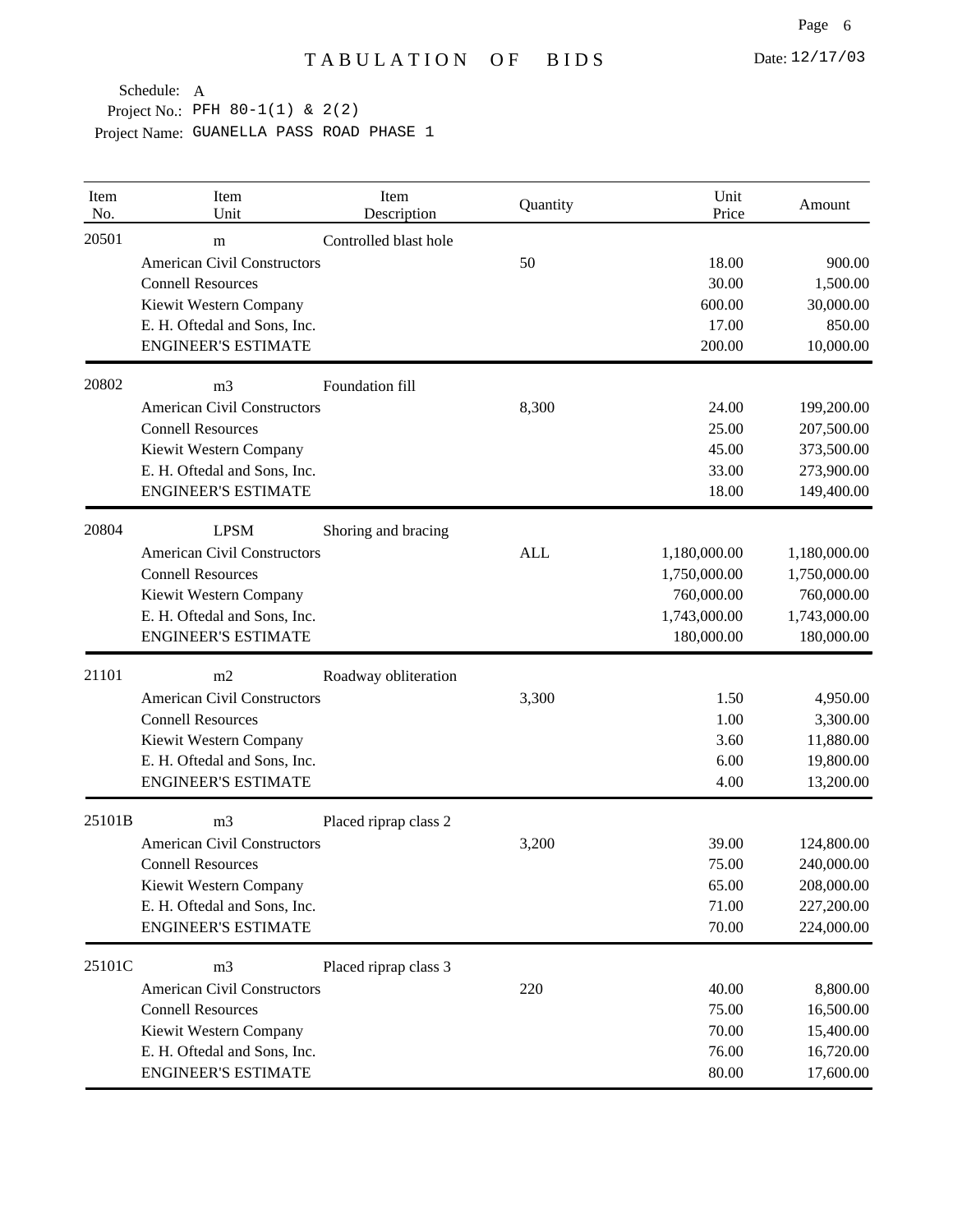| Item<br>No. | Item<br>Unit                       | Item<br>Description                                  | Quantity | Unit<br>Price | Amount       |
|-------------|------------------------------------|------------------------------------------------------|----------|---------------|--------------|
| 25101E      | m <sub>3</sub>                     | Placed riprap class 5                                |          |               |              |
|             | <b>American Civil Constructors</b> |                                                      | 170      | 50.00         | 8,500.00     |
|             | <b>Connell Resources</b>           |                                                      |          | 75.00         | 12,750.00    |
|             | Kiewit Western Company             |                                                      |          | 75.00         | 12,750.00    |
|             | E. H. Oftedal and Sons, Inc.       |                                                      |          | 90.00         | 15,300.00    |
|             | <b>ENGINEER'S ESTIMATE</b>         |                                                      |          | 100.00        | 17,000.00    |
| 25108       | Each                               | Placed boulder, class 7                              |          |               |              |
|             | <b>American Civil Constructors</b> |                                                      | 600      | 38.00         | 22,800.00    |
|             | <b>Connell Resources</b>           |                                                      |          | 45.00         | 27,000.00    |
|             | Kiewit Western Company             |                                                      |          | 77.00         | 46,200.00    |
|             | E. H. Oftedal and Sons, Inc.       |                                                      |          | 310.00        | 186,000.00   |
|             | <b>ENGINEER'S ESTIMATE</b>         |                                                      |          | 110.00        | 66,000.00    |
| 25111       | Each                               | Placed individual boulders                           |          |               |              |
|             | <b>American Civil Constructors</b> |                                                      | 35       | 39.00         | 1,365.00     |
|             | <b>Connell Resources</b>           |                                                      |          | 75.00         | 2,625.00     |
|             | Kiewit Western Company             |                                                      |          | 150.00        | 5,250.00     |
|             | E. H. Oftedal and Sons, Inc.       |                                                      |          | 650.00        | 22,750.00    |
|             | <b>ENGINEER'S ESTIMATE</b>         |                                                      |          | 200.00        | 7,000.00     |
| 25203       | m <sub>3</sub>                     | Rock buttress                                        |          |               |              |
|             | <b>American Civil Constructors</b> |                                                      | 2,650    | 52.00         | 137,800.00   |
|             | <b>Connell Resources</b>           |                                                      |          | 30.00         | 79,500.00    |
|             | Kiewit Western Company             |                                                      |          | 33.00         | 87,450.00    |
|             | E. H. Oftedal and Sons, Inc.       |                                                      |          | 45.00         | 119,250.00   |
|             | <b>ENGINEER'S ESTIMATE</b>         |                                                      |          | 100.00        | 265,000.00   |
| 25206       | m2                                 | Rockery wall                                         |          |               |              |
|             | <b>American Civil Constructors</b> |                                                      | 2,600    | 100.00        | 260,000.00   |
|             | <b>Connell Resources</b>           |                                                      |          | 330.00        | 858,000.00   |
|             | Kiewit Western Company             |                                                      |          | 250.00        | 650,000.00   |
|             | E. H. Oftedal and Sons, Inc.       |                                                      |          | 76.00         | 197,600.00   |
|             | <b>ENGINEER'S ESTIMATE</b>         |                                                      |          | 250.00        | 650,000.00   |
| 25501A      | m2                                 | Mechanically stabilized earth wall, welded wire face |          |               |              |
|             | <b>American Civil Constructors</b> |                                                      | 16,000   | 330.00        | 5,280,000.00 |
|             | <b>Connell Resources</b>           |                                                      |          | 233.00        | 3,728,000.00 |
|             | Kiewit Western Company             |                                                      |          | 391.00        | 6,256,000.00 |
|             | E. H. Oftedal and Sons, Inc.       |                                                      |          | 504.00        | 8,064,000.00 |
|             | <b>ENGINEER'S ESTIMATE</b>         |                                                      |          | 315.00        | 5,040,000.00 |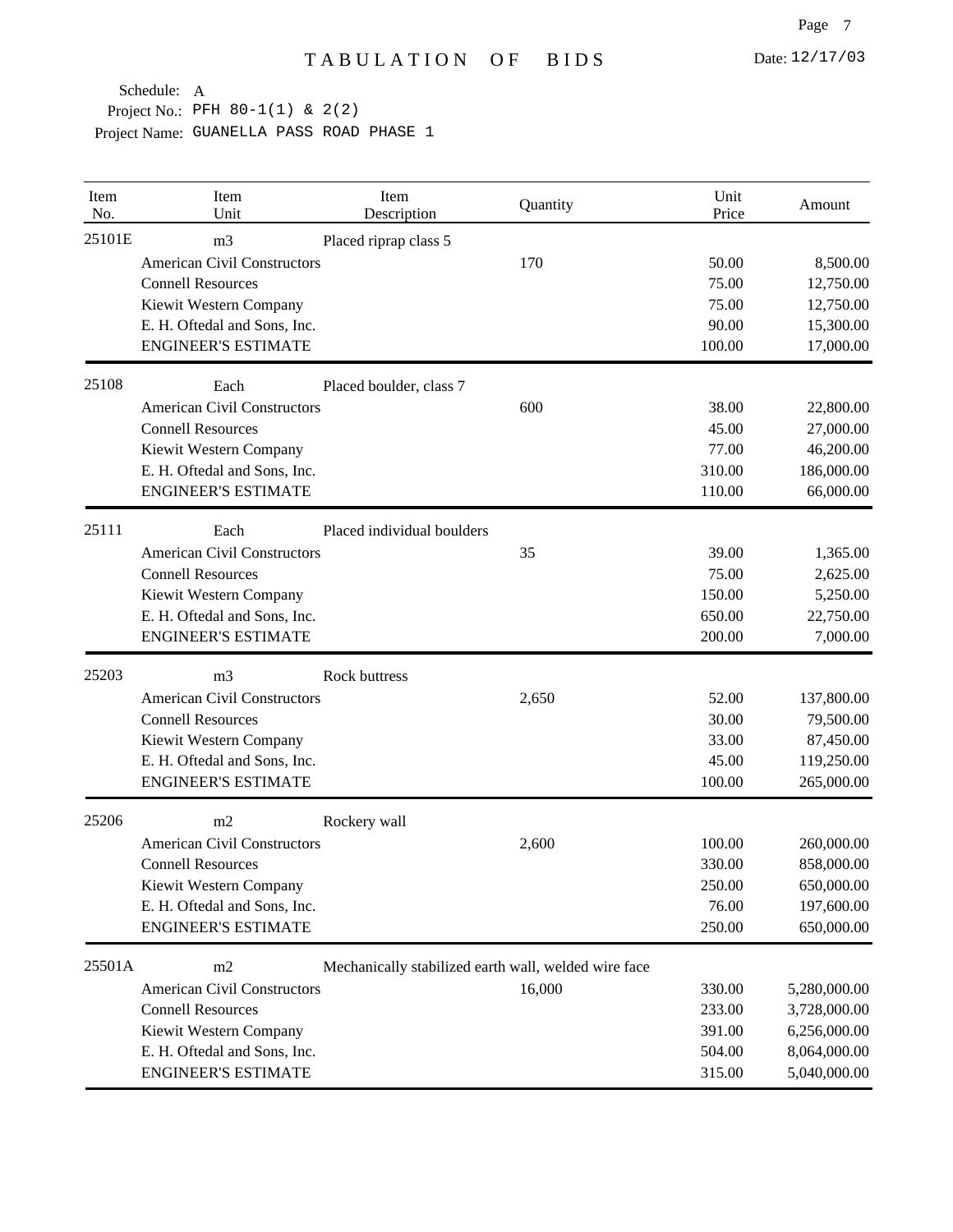| Item<br>No. | Item<br>Unit                       | Item<br>Description                       | Quantity | Unit<br>Price | Amount     |
|-------------|------------------------------------|-------------------------------------------|----------|---------------|------------|
| 26006       | m2                                 | Soil nail retaining wall                  |          |               |            |
|             | <b>American Civil Constructors</b> |                                           | 700      | 515.00        | 360,500.00 |
|             | <b>Connell Resources</b>           |                                           |          | 470.00        | 329,000.00 |
|             | Kiewit Western Company             |                                           |          | 600.00        | 420,000.00 |
|             | E. H. Oftedal and Sons, Inc.       |                                           |          | 670.00        | 469,000.00 |
|             | <b>ENGINEER'S ESTIMATE</b>         |                                           |          | 280.00        | 196,000.00 |
| 30101       | t                                  | Aggregate base                            |          |               |            |
|             | <b>American Civil Constructors</b> |                                           | 40,000   | 14.00         | 560,000.00 |
|             | <b>Connell Resources</b>           |                                           |          | 9.00          | 360,000.00 |
|             | Kiewit Western Company             |                                           |          | 20.00         | 800,000.00 |
|             | E. H. Oftedal and Sons, Inc.       |                                           |          | 16.00         | 640,000.00 |
|             | <b>ENGINEER'S ESTIMATE</b>         |                                           |          | 15.00         | 600,000.00 |
| 30107       | t                                  | Aggregate surface course                  |          |               |            |
|             | <b>American Civil Constructors</b> |                                           | 18,900   | 13.00         | 245,700.00 |
|             | <b>Connell Resources</b>           |                                           |          | 10.00         | 189,000.00 |
|             | Kiewit Western Company             |                                           |          | 25.00         | 472,500.00 |
|             | E. H. Oftedal and Sons, Inc.       |                                           |          | 27.00         | 510,300.00 |
|             | <b>ENGINEER'S ESTIMATE</b>         |                                           |          | 18.00         | 340,200.00 |
| 30304U      | m2                                 | Road reconditioning, scarify 300 mm depth |          |               |            |
|             | <b>American Civil Constructors</b> |                                           | 21,700   | 3.10          | 67,270.00  |
|             | <b>Connell Resources</b>           |                                           |          | 1.30          | 28,210.00  |
|             | Kiewit Western Company             |                                           |          | 5.00          | 108,500.00 |
|             | E. H. Oftedal and Sons, Inc.       |                                           |          | 3.00          | 65,100.00  |
|             | <b>ENGINEER'S ESTIMATE</b>         |                                           |          | 3.00          | 65,100.00  |
| 30402       | m2                                 | Aggregate stabilization                   |          |               |            |
|             | <b>American Civil Constructors</b> |                                           | 41,200   | 8.20          | 337,840.00 |
|             | <b>Connell Resources</b>           |                                           |          | 8.00          | 329,600.00 |
|             | Kiewit Western Company             |                                           |          | 12.50         | 515,000.00 |
|             | E. H. Oftedal and Sons, Inc.       |                                           |          | 8.00          | 329,600.00 |
|             | <b>ENGINEER'S ESTIMATE</b>         |                                           |          | 6.00          | 247,200.00 |
| 30602       | m2                                 | Dust palliative application               |          |               |            |
|             | <b>American Civil Constructors</b> |                                           | 27,400   | 2.00          | 54,800.00  |
|             | <b>Connell Resources</b>           |                                           |          | 1.60          | 43,840.00  |
|             | Kiewit Western Company             |                                           |          | 0.25          | 6,850.00   |
|             | E. H. Oftedal and Sons, Inc.       |                                           |          | 2.00          | 54,800.00  |
|             | <b>ENGINEER'S ESTIMATE</b>         |                                           |          | 2.00          | 54,800.00  |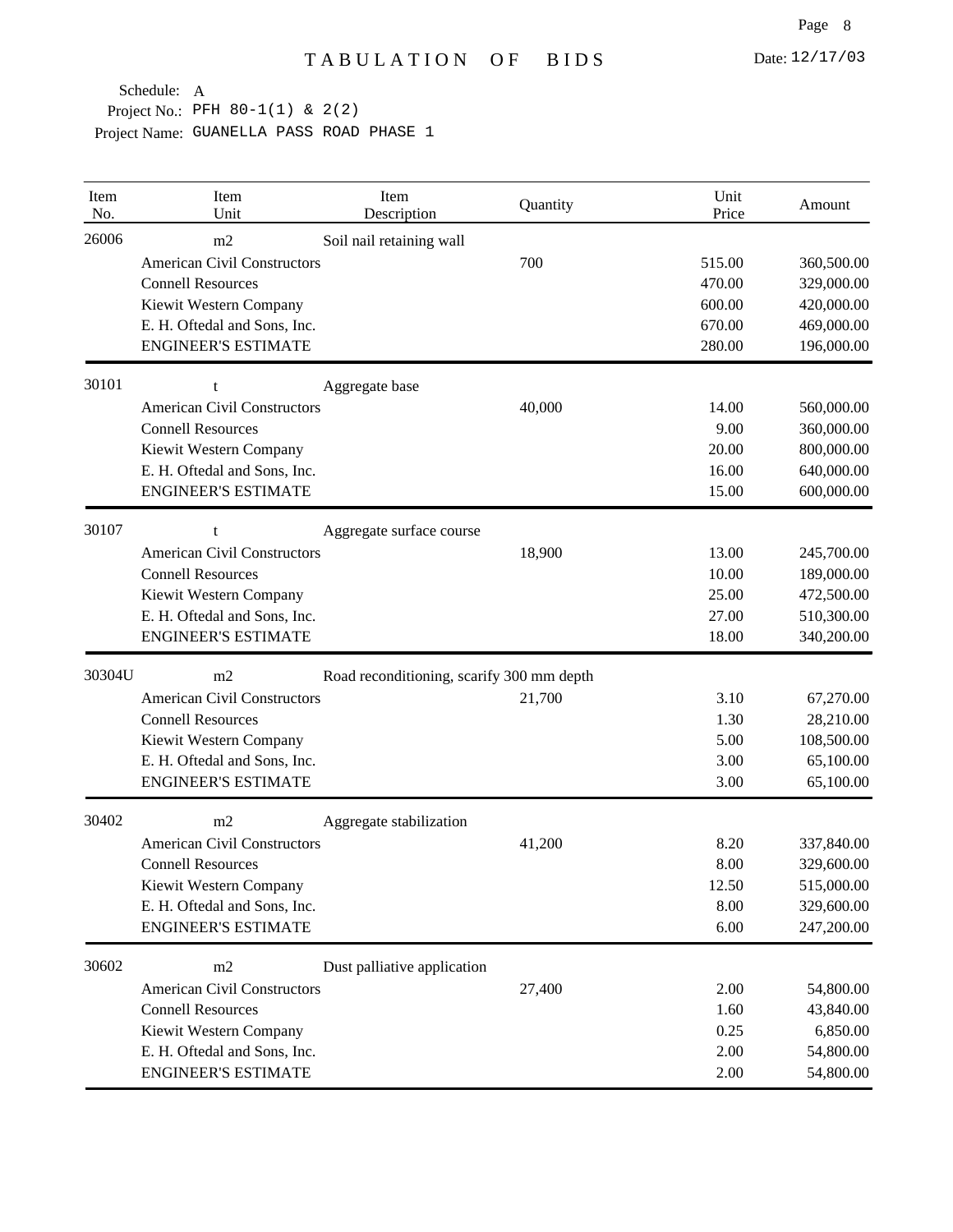| Item<br>No. | Item<br>Unit                       | Item<br>Description                                                                                                              | Quantity | Unit<br>Price | Amount     |
|-------------|------------------------------------|----------------------------------------------------------------------------------------------------------------------------------|----------|---------------|------------|
| 30611       | t                                  | Lignin sulfonate / Magnesium chloride, 50/50 mix                                                                                 |          |               |            |
|             | <b>American Civil Constructors</b> |                                                                                                                                  | 74       | 240.00        | 17,760.00  |
|             | <b>Connell Resources</b>           |                                                                                                                                  |          | 290.00        | 21,460.00  |
|             | Kiewit Western Company             |                                                                                                                                  |          | 450.00        | 33,300.00  |
|             | E. H. Oftedal and Sons, Inc.       |                                                                                                                                  |          | 300.00        | 22,200.00  |
|             | <b>ENGINEER'S ESTIMATE</b>         |                                                                                                                                  |          | 160.00        | 11,840.00  |
| 40103PGCD   | t                                  | Asphalt cement grade PG 58-34                                                                                                    |          |               |            |
|             | <b>American Civil Constructors</b> |                                                                                                                                  | 360      | 400.00        | 144,000.00 |
|             | <b>Connell Resources</b>           |                                                                                                                                  |          | 500.00        | 180,000.00 |
|             | Kiewit Western Company             |                                                                                                                                  |          | 300.00        | 108,000.00 |
|             | E. H. Oftedal and Sons, Inc.       |                                                                                                                                  |          | 290.00        | 104,400.00 |
|             | <b>ENGINEER'S ESTIMATE</b>         |                                                                                                                                  |          | 250.00        | 90,000.00  |
| 40105C      | t                                  | Antistrip additive type 3                                                                                                        |          |               |            |
|             | <b>American Civil Constructors</b> |                                                                                                                                  | 60       | 170.00        | 10,200.00  |
|             | <b>Connell Resources</b>           |                                                                                                                                  |          | 200.00        | 12,000.00  |
|             | Kiewit Western Company             |                                                                                                                                  |          | 150.00        | 9,000.00   |
|             | E. H. Oftedal and Sons, Inc.       |                                                                                                                                  |          | 115.00        | 6,900.00   |
|             | <b>ENGINEER'S ESTIMATE</b>         |                                                                                                                                  |          | 150.00        | 9,000.00   |
| 40106ABA    | t                                  | Superpave asphalt concrete pavement, 12.5 nominal maximum size aggregate, 0.3 to 1<br>million ESAL's, type 1 pavement smoothness |          |               |            |
|             | <b>American Civil Constructors</b> |                                                                                                                                  | 5,900    | 60.00         | 354,000.00 |
|             | <b>Connell Resources</b>           |                                                                                                                                  |          | 65.00         | 383,500.00 |
|             | Kiewit Western Company             |                                                                                                                                  |          | 100.00        | 590,000.00 |
|             | E. H. Oftedal and Sons, Inc.       |                                                                                                                                  |          | 88.00         | 519,200.00 |
|             | <b>ENGINEER'S ESTIMATE</b>         |                                                                                                                                  |          | 50.00         | 295,000.00 |
| 40901GAP    |                                    | Surface treatment aggregates gradation A, precoated                                                                              |          |               |            |
|             | <b>American Civil Constructors</b> |                                                                                                                                  | 2,100    | 34.00         | 71,400.00  |
|             | <b>Connell Resources</b>           |                                                                                                                                  |          | 90.00         | 189,000.00 |
|             | Kiewit Western Company             |                                                                                                                                  |          | 90.00         | 189,000.00 |
|             | E. H. Oftedal and Sons, Inc.       |                                                                                                                                  |          | 33.00         | 69,300.00  |
|             | <b>ENGINEER'S ESTIMATE</b>         |                                                                                                                                  |          | 20.00         | 42,000.00  |
| 40901GC     | $\mathbf{f}$                       | Surface treatment aggregates gradation C                                                                                         |          |               |            |
|             | <b>American Civil Constructors</b> |                                                                                                                                  | 1,100    | 48.00         | 52,800.00  |
|             | <b>Connell Resources</b>           |                                                                                                                                  |          | 80.00         | 88,000.00  |
|             | Kiewit Western Company             |                                                                                                                                  |          | 86.00         | 94,600.00  |
|             | E. H. Oftedal and Sons, Inc.       |                                                                                                                                  |          | 39.00         | 42,900.00  |
|             | <b>ENGINEER'S ESTIMATE</b>         |                                                                                                                                  |          | 18.00         | 19,800.00  |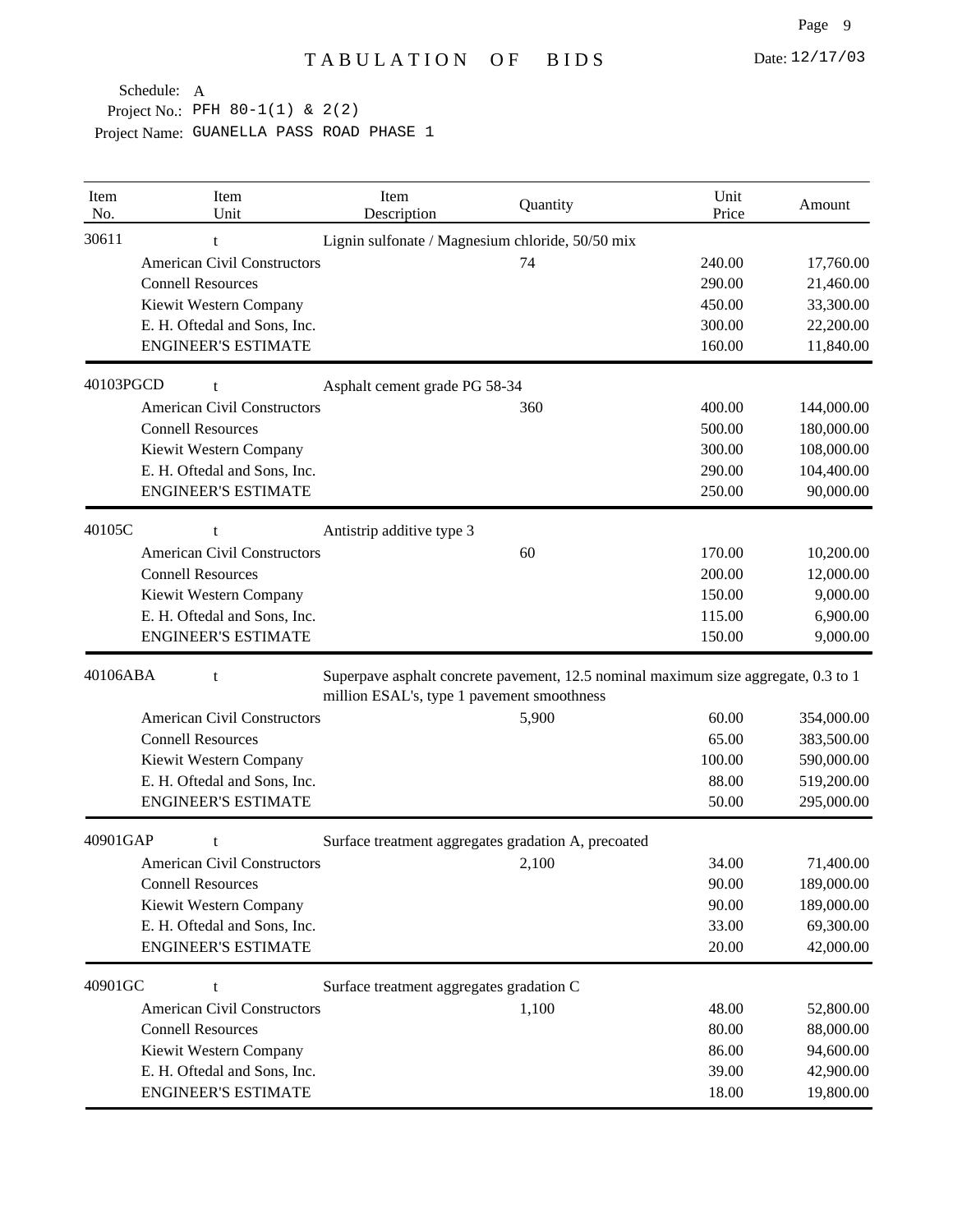| Item<br>No. | Item<br>Unit                       | Item<br>Description               | Quantity                                      | Unit<br>Price | Amount     |
|-------------|------------------------------------|-----------------------------------|-----------------------------------------------|---------------|------------|
| 40904AR     | t                                  |                                   | Emulsified Asphalt grade HFMS-2P or HFRS-2P   |               |            |
|             | <b>American Civil Constructors</b> |                                   | 3                                             | 335.00        | 1,005.00   |
|             | <b>Connell Resources</b>           |                                   |                                               | 1,000.00      | 3,000.00   |
|             | Kiewit Western Company             |                                   |                                               | 305.00        | 915.00     |
|             | E. H. Oftedal and Sons, Inc.       |                                   |                                               | 400.00        | 1,200.00   |
|             | <b>ENGINEER'S ESTIMATE</b>         |                                   |                                               | 300.00        | 900.00     |
| 41101MB     | t                                  | Prime coat grade MC-70            |                                               |               |            |
|             | <b>American Civil Constructors</b> |                                   | 36                                            | 450.00        | 16,200.00  |
|             | <b>Connell Resources</b>           |                                   |                                               | 700.00        | 25,200.00  |
|             | Kiewit Western Company             |                                   |                                               | 280.00        | 10,080.00  |
|             | E. H. Oftedal and Sons, Inc.       |                                   |                                               | 400.00        | 14,400.00  |
|             | <b>ENGINEER'S ESTIMATE</b>         |                                   |                                               | 300.00        | 10,800.00  |
| 41103       | t                                  | <b>Blotter</b>                    |                                               |               |            |
|             | <b>American Civil Constructors</b> |                                   | 200                                           | 25.00         | 5,000.00   |
|             | <b>Connell Resources</b>           |                                   |                                               | 45.00         | 9,000.00   |
|             | Kiewit Western Company             |                                   |                                               | 2.75          | 550.00     |
|             | E. H. Oftedal and Sons, Inc.       |                                   |                                               | 57.00         | 11,400.00  |
|             | <b>ENGINEER'S ESTIMATE</b>         |                                   |                                               | 30.00         | 6,000.00   |
| 41201CM     |                                    |                                   | Tack coat grade CSS-1, CSS-1h, SS-1, or SS-1h |               |            |
|             | <b>American Civil Constructors</b> |                                   | 11                                            | 350.00        | 3,850.00   |
|             | <b>Connell Resources</b>           |                                   |                                               | 500.00        | 5,500.00   |
|             | Kiewit Western Company             |                                   |                                               | 210.00        | 2,310.00   |
|             | E. H. Oftedal and Sons, Inc.       |                                   |                                               | 460.00        | 5,060.00   |
|             | <b>ENGINEER'S ESTIMATE</b>         |                                   |                                               | 325.00        | 3,575.00   |
| 55201A      | m <sub>3</sub>                     | Structural concrete class A (AE)  |                                               |               |            |
|             | <b>American Civil Constructors</b> |                                   | 74                                            | 935.00        | 69,190.00  |
|             | <b>Connell Resources</b>           |                                   |                                               | 1,000.00      | 74,000.00  |
|             | Kiewit Western Company             |                                   |                                               | 2,000.00      | 148,000.00 |
|             | E. H. Oftedal and Sons, Inc.       |                                   |                                               | 1,300.00      | 96,200.00  |
|             | <b>ENGINEER'S ESTIMATE</b>         |                                   |                                               | 1,000.00      | 74,000.00  |
| 55401       | kg                                 | Reinforcing steel te class A (AE) |                                               |               |            |
|             | <b>American Civil Constructors</b> |                                   | 4,193                                         | 1.50          | 6,289.50   |
|             | <b>Connell Resources</b>           |                                   |                                               | 2.00          | 8,386.00   |
|             | Kiewit Western Company             |                                   |                                               | 2.00          | 8,386.00   |
|             | E. H. Oftedal and Sons, Inc.       |                                   |                                               | 2.00          | 8,386.00   |
|             | <b>ENGINEER'S ESTIMATE</b>         |                                   |                                               | 2.00          | 8,386.00   |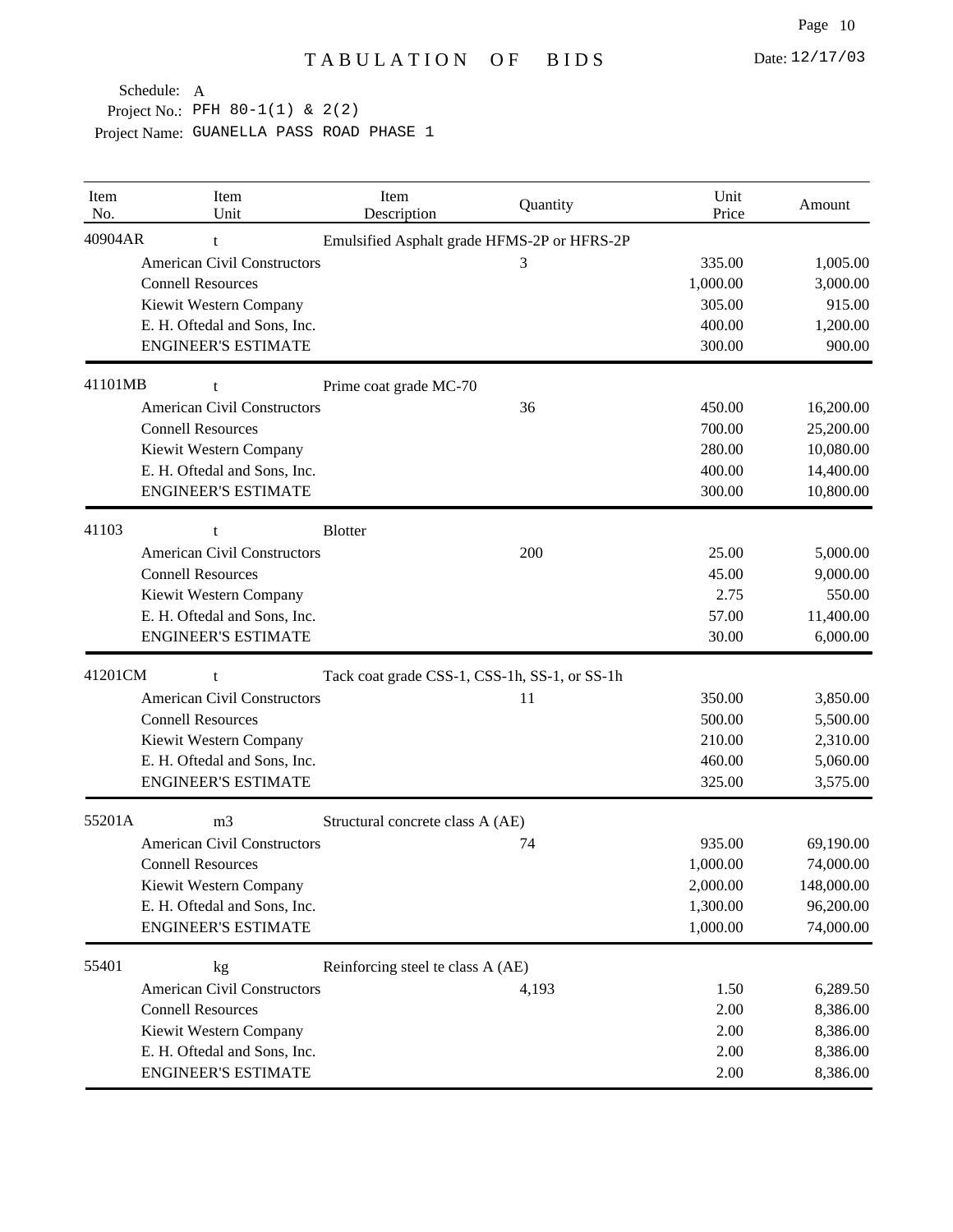| Item<br>No. | Item<br>Unit                       | Item<br>Description      | Quantity | Unit<br>Price | Amount     |
|-------------|------------------------------------|--------------------------|----------|---------------|------------|
| 56304       | m2                                 | Rock stain               |          |               |            |
|             | <b>American Civil Constructors</b> |                          | 2,000    | 6.00          | 12,000.00  |
|             | <b>Connell Resources</b>           |                          |          | 12.00         | 24,000.00  |
|             | Kiewit Western Company             |                          |          | 5.00          | 10,000.00  |
|             | E. H. Oftedal and Sons, Inc.       |                          |          | 14.00         | 28,000.00  |
|             | <b>ENGINEER'S ESTIMATE</b>         |                          |          | 10.00         | 20,000.00  |
| 60105C      | m <sub>3</sub>                     | Concrete for pipe collar |          |               |            |
|             | <b>American Civil Constructors</b> |                          | 30       | 275.00        | 8,250.00   |
|             | <b>Connell Resources</b>           |                          |          | 180.00        | 5,400.00   |
|             | Kiewit Western Company             |                          |          | 880.00        | 26,400.00  |
|             | E. H. Oftedal and Sons, Inc.       |                          |          | 1,150.00      | 34,500.00  |
|             | <b>ENGINEER'S ESTIMATE</b>         |                          |          | 1,000.00      | 30,000.00  |
| 60201K      | m                                  | 450 mm pipe culvert      |          |               |            |
|             | <b>American Civil Constructors</b> |                          | 40       | 185.00        | 7,400.00   |
|             | <b>Connell Resources</b>           |                          |          | 100.00        | 4,000.00   |
|             | Kiewit Western Company             |                          |          | 185.00        | 7,400.00   |
|             | E. H. Oftedal and Sons, Inc.       |                          |          | 116.00        | 4,640.00   |
|             | <b>ENGINEER'S ESTIMATE</b>         |                          |          | 160.00        | 6,400.00   |
| 60201M      | m                                  | 600 mm pipe culvert      |          |               |            |
|             | <b>American Civil Constructors</b> |                          | 900      | 235.00        | 211,500.00 |
|             | <b>Connell Resources</b>           |                          |          | 150.00        | 135,000.00 |
|             | Kiewit Western Company             |                          |          | 250.00        | 225,000.00 |
|             | E. H. Oftedal and Sons, Inc.       |                          |          | 140.00        | 126,000.00 |
|             | <b>ENGINEER'S ESTIMATE</b>         |                          |          | 180.00        | 162,000.00 |
| 60201N      | m                                  | 750 mm pipe culvert      |          |               |            |
|             | <b>American Civil Constructors</b> |                          | 70       | 255.00        | 17,850.00  |
|             | <b>Connell Resources</b>           |                          |          | 210.00        | 14,700.00  |
|             | Kiewit Western Company             |                          |          | 320.00        | 22,400.00  |
|             | E. H. Oftedal and Sons, Inc.       |                          |          | 170.00        | 11,900.00  |
|             | <b>ENGINEER'S ESTIMATE</b>         |                          |          | 220.00        | 15,400.00  |
| 60201P      | m                                  | 900 mm pipe culvert      |          |               |            |
|             | <b>American Civil Constructors</b> |                          | 19       | 330.00        | 6,270.00   |
|             | <b>Connell Resources</b>           |                          |          | 270.00        | 5,130.00   |
|             | Kiewit Western Company             |                          |          | 375.00        | 7,125.00   |
|             | E. H. Oftedal and Sons, Inc.       |                          |          | 210.00        | 3,990.00   |
|             | <b>ENGINEER'S ESTIMATE</b>         |                          |          | 250.00        | 4,750.00   |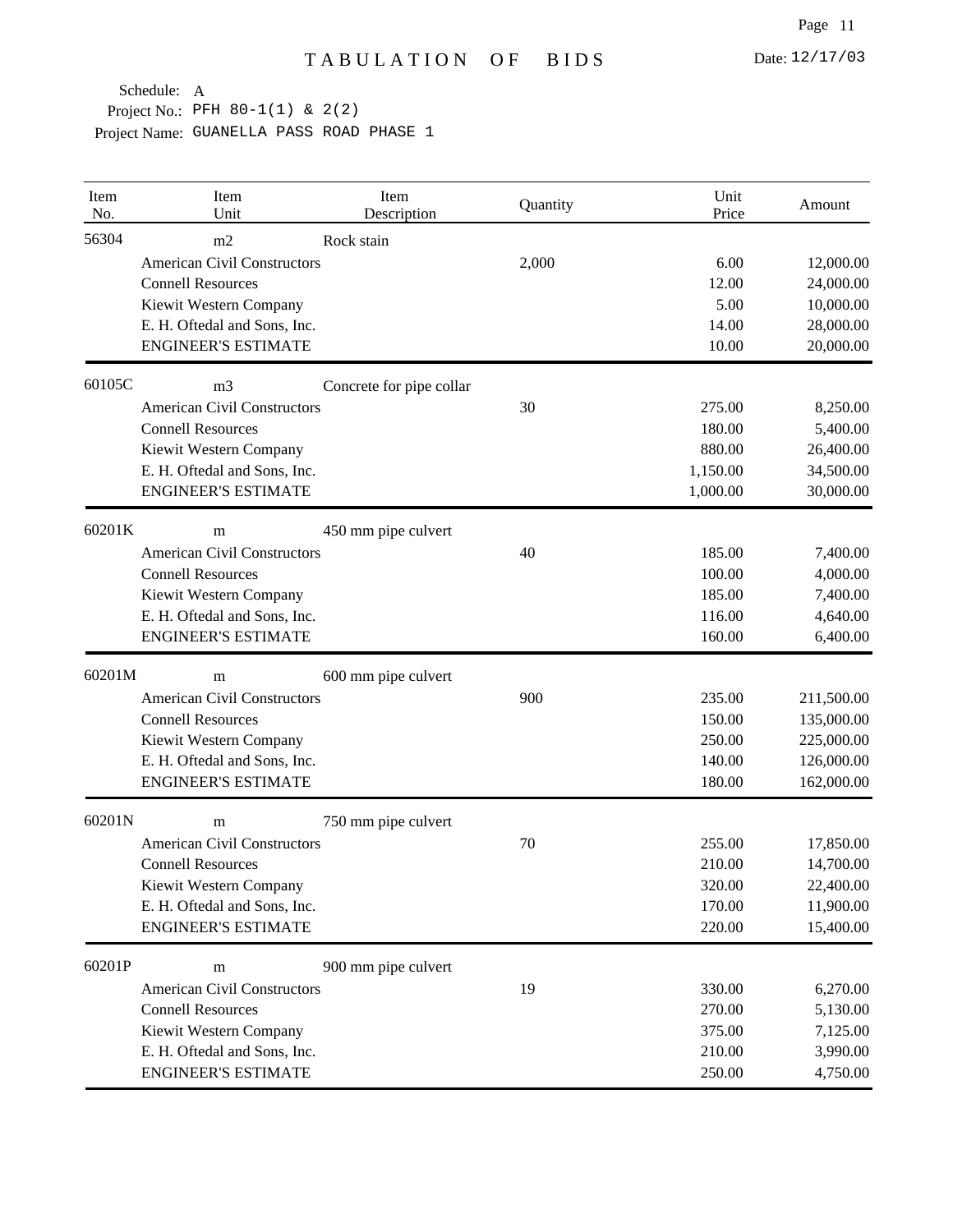| Item<br>No. | Item<br>Unit                       | Item<br>Description                        | Quantity | Unit<br>Price                                                                   | Amount    |
|-------------|------------------------------------|--------------------------------------------|----------|---------------------------------------------------------------------------------|-----------|
| 60202N      | m                                  | 885 mm span, 610 mm rise pipe arch culvert |          |                                                                                 |           |
|             | <b>American Civil Constructors</b> |                                            | 80       | 320.00                                                                          | 25,600.00 |
|             | <b>Connell Resources</b>           |                                            |          | 150.00                                                                          | 12,000.00 |
|             | Kiewit Western Company             |                                            |          | 300.00                                                                          | 24,000.00 |
|             | E. H. Oftedal and Sons, Inc.       |                                            |          | 185.00                                                                          | 14,800.00 |
|             | <b>ENGINEER'S ESTIMATE</b>         |                                            |          | 300.00                                                                          | 24,000.00 |
| 60205NG     | m                                  |                                            |          | 4200 mm span, 2100 mm rise precast reinforced concrete box culvert (bottomless) |           |
|             | <b>American Civil Constructors</b> |                                            | 13       | 3,300.00                                                                        | 42,900.00 |
|             | <b>Connell Resources</b>           |                                            |          | 3,670.00                                                                        | 47,710.00 |
|             | Kiewit Western Company             |                                            |          | 4,900.00                                                                        | 63,700.00 |
|             | E. H. Oftedal and Sons, Inc.       |                                            |          | 4,200.00                                                                        | 54,600.00 |
|             | <b>ENGINEER'S ESTIMATE</b>         |                                            |          | 2,800.00                                                                        | 36,400.00 |
| 60206K      | Each                               | End section for 450 mm pipe culvert        |          |                                                                                 |           |
|             | <b>American Civil Constructors</b> |                                            | 5        | 250.00                                                                          | 1,250.00  |
|             | <b>Connell Resources</b>           |                                            |          | 315.00                                                                          | 1,575.00  |
|             | Kiewit Western Company             |                                            |          | 260.00                                                                          | 1,300.00  |
|             | E. H. Oftedal and Sons, Inc.       |                                            |          | 300.00                                                                          | 1,500.00  |
|             | <b>ENGINEER'S ESTIMATE</b>         |                                            |          | 300.00                                                                          | 1,500.00  |
| 60206M      | Each                               | End section for 600 mm pipe culvert        |          |                                                                                 |           |
|             | <b>American Civil Constructors</b> |                                            | 97       | 275.00                                                                          | 26,675.00 |
|             | <b>Connell Resources</b>           |                                            |          | 350.00                                                                          | 33,950.00 |
|             | Kiewit Western Company             |                                            |          | 325.00                                                                          | 31,525.00 |
|             | E. H. Oftedal and Sons, Inc.       |                                            |          | 500.00                                                                          | 48,500.00 |
|             | <b>ENGINEER'S ESTIMATE</b>         |                                            |          | 320.00                                                                          | 31,040.00 |
| 60206N      | Each                               | End section for 750 mm pipe culvert        |          |                                                                                 |           |
|             | <b>American Civil Constructors</b> |                                            | 6        | 400.00                                                                          | 2,400.00  |
|             | <b>Connell Resources</b>           |                                            |          | 450.00                                                                          | 2,700.00  |
|             | Kiewit Western Company             |                                            |          | 450.00                                                                          | 2,700.00  |
|             | E. H. Oftedal and Sons, Inc.       |                                            |          | 750.00                                                                          | 4,500.00  |
|             | <b>ENGINEER'S ESTIMATE</b>         |                                            |          | 500.00                                                                          | 3,000.00  |
| 60206P      | Each                               | End section for 900 mm pipe culvert        |          |                                                                                 |           |
|             | <b>American Civil Constructors</b> |                                            | 1        | 500.00                                                                          | 500.00    |
|             | <b>Connell Resources</b>           |                                            |          | 560.00                                                                          | 560.00    |
|             | Kiewit Western Company             |                                            |          | 465.00                                                                          | 465.00    |
|             | E. H. Oftedal and Sons, Inc.       |                                            |          | 1,050.00                                                                        | 1,050.00  |
|             | <b>ENGINEER'S ESTIMATE</b>         |                                            |          | 600.00                                                                          | 600.00    |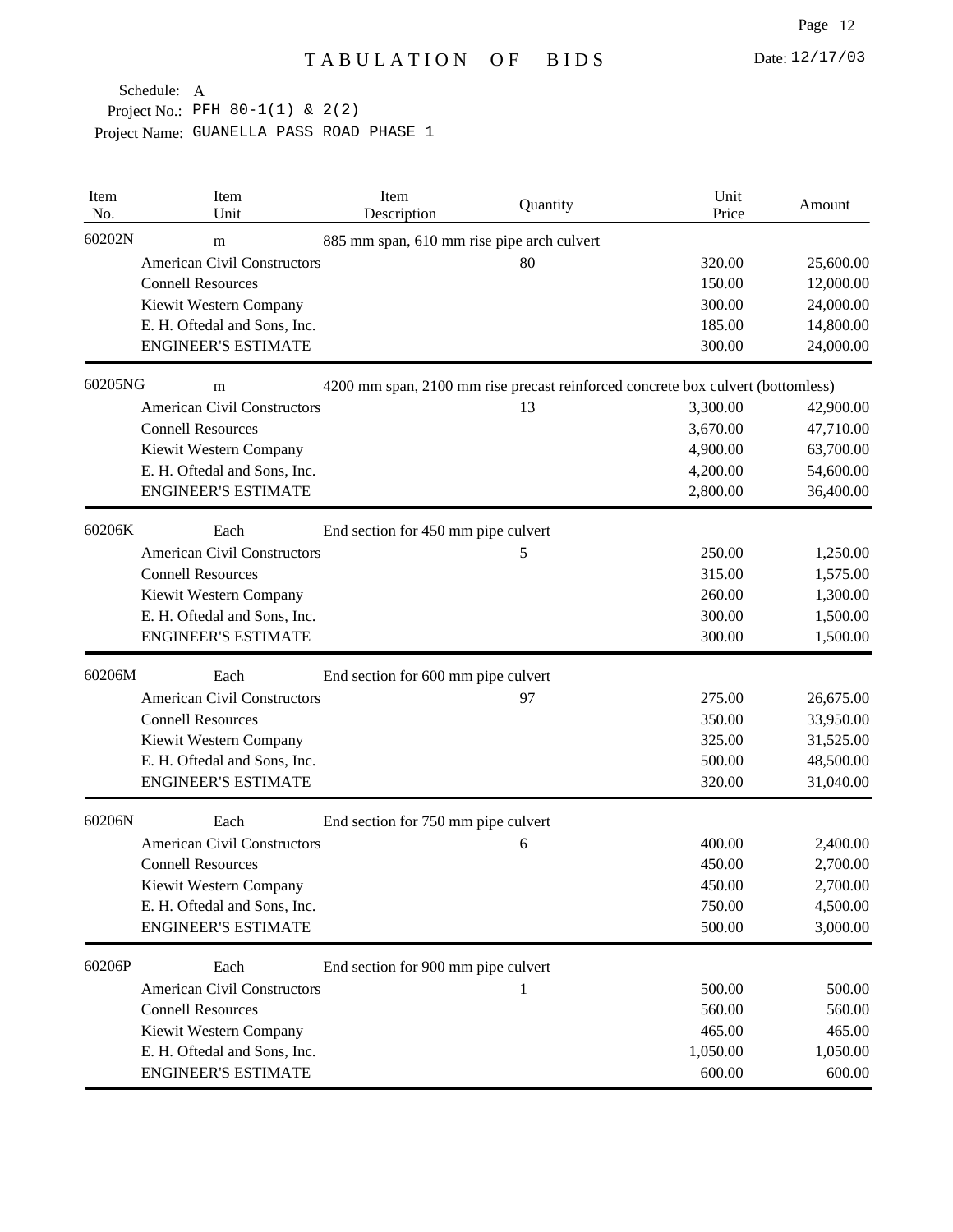| Item<br>No. | Item<br>Unit                       | Item<br>Description | Quantity                                                                | Unit<br>Price | Amount    |
|-------------|------------------------------------|---------------------|-------------------------------------------------------------------------|---------------|-----------|
| 60207N      | Each                               |                     | End section for 885 mm span, 610 mm rise pipe arch culvert              |               |           |
|             | <b>American Civil Constructors</b> |                     | 12                                                                      | 450.00        | 5,400.00  |
|             | <b>Connell Resources</b>           |                     |                                                                         | 400.00        | 4,800.00  |
|             | Kiewit Western Company             |                     |                                                                         | 515.00        | 6,180.00  |
|             | E. H. Oftedal and Sons, Inc.       |                     |                                                                         | 570.00        | 6,840.00  |
|             | <b>ENGINEER'S ESTIMATE</b>         |                     |                                                                         | 700.00        | 8,400.00  |
| 60209M      | Each                               | Elbow, 600 mm       |                                                                         |               |           |
|             | <b>American Civil Constructors</b> |                     | 38                                                                      | 320.00        | 12,160.00 |
|             | <b>Connell Resources</b>           |                     |                                                                         | 550.00        | 20,900.00 |
|             | Kiewit Western Company             |                     |                                                                         | 65.00         | 2,470.00  |
|             | E. H. Oftedal and Sons, Inc.       |                     |                                                                         | 400.00        | 15,200.00 |
|             | <b>ENGINEER'S ESTIMATE</b>         |                     |                                                                         | 400.00        | 15,200.00 |
| 60209MN     | Each                               |                     | Elbow, 885 mm span, 610 mm rise pipe arch culvert                       |               |           |
|             | <b>American Civil Constructors</b> |                     | 4                                                                       | 380.00        | 1,520.00  |
|             | <b>Connell Resources</b>           |                     |                                                                         | 700.00        | 2,800.00  |
|             | Kiewit Western Company             |                     |                                                                         | 365.00        | 1,460.00  |
|             | E. H. Oftedal and Sons, Inc.       |                     |                                                                         | 560.00        | 2,240.00  |
|             | <b>ENGINEER'S ESTIMATE</b>         |                     |                                                                         | 800.00        | 3,200.00  |
| 60209N      | Each                               | Elbow, 750 mm       |                                                                         |               |           |
|             | <b>American Civil Constructors</b> |                     | 6                                                                       | 400.00        | 2,400.00  |
|             | <b>Connell Resources</b>           |                     |                                                                         | 700.00        | 4,200.00  |
|             | Kiewit Western Company             |                     |                                                                         | 140.00        | 840.00    |
|             | E. H. Oftedal and Sons, Inc.       |                     |                                                                         | 640.00        | 3,840.00  |
|             | <b>ENGINEER'S ESTIMATE</b>         |                     |                                                                         | 450.00        | 2,700.00  |
| 60209P      | Each                               | Elbow, 900 mm       |                                                                         |               |           |
|             | <b>American Civil Constructors</b> |                     | 2                                                                       | 475.00        | 950.00    |
|             | <b>Connell Resources</b>           |                     |                                                                         | 700.00        | 1,400.00  |
|             | Kiewit Western Company             |                     |                                                                         | 250.00        | 500.00    |
|             | E. H. Oftedal and Sons, Inc.       |                     |                                                                         | 740.00        | 1,480.00  |
|             | <b>ENGINEER'S ESTIMATE</b>         |                     |                                                                         | 500.00        | 1,000.00  |
| 60305ADA    | m                                  |                     | 10'-10" span, 3'-5" rise, structural-plate box, 0.109 inch (bottomless) |               |           |
|             | <b>American Civil Constructors</b> |                     | 14                                                                      | 2,200.00      | 30,800.00 |
|             | <b>Connell Resources</b>           |                     |                                                                         | 1,175.00      | 16,450.00 |
|             | Kiewit Western Company             |                     |                                                                         | 1,450.00      | 20,300.00 |
|             | E. H. Oftedal and Sons, Inc.       |                     |                                                                         | 2,300.00      | 32,200.00 |
|             | <b>ENGINEER'S ESTIMATE</b>         |                     |                                                                         | 1,200.00      | 16,800.00 |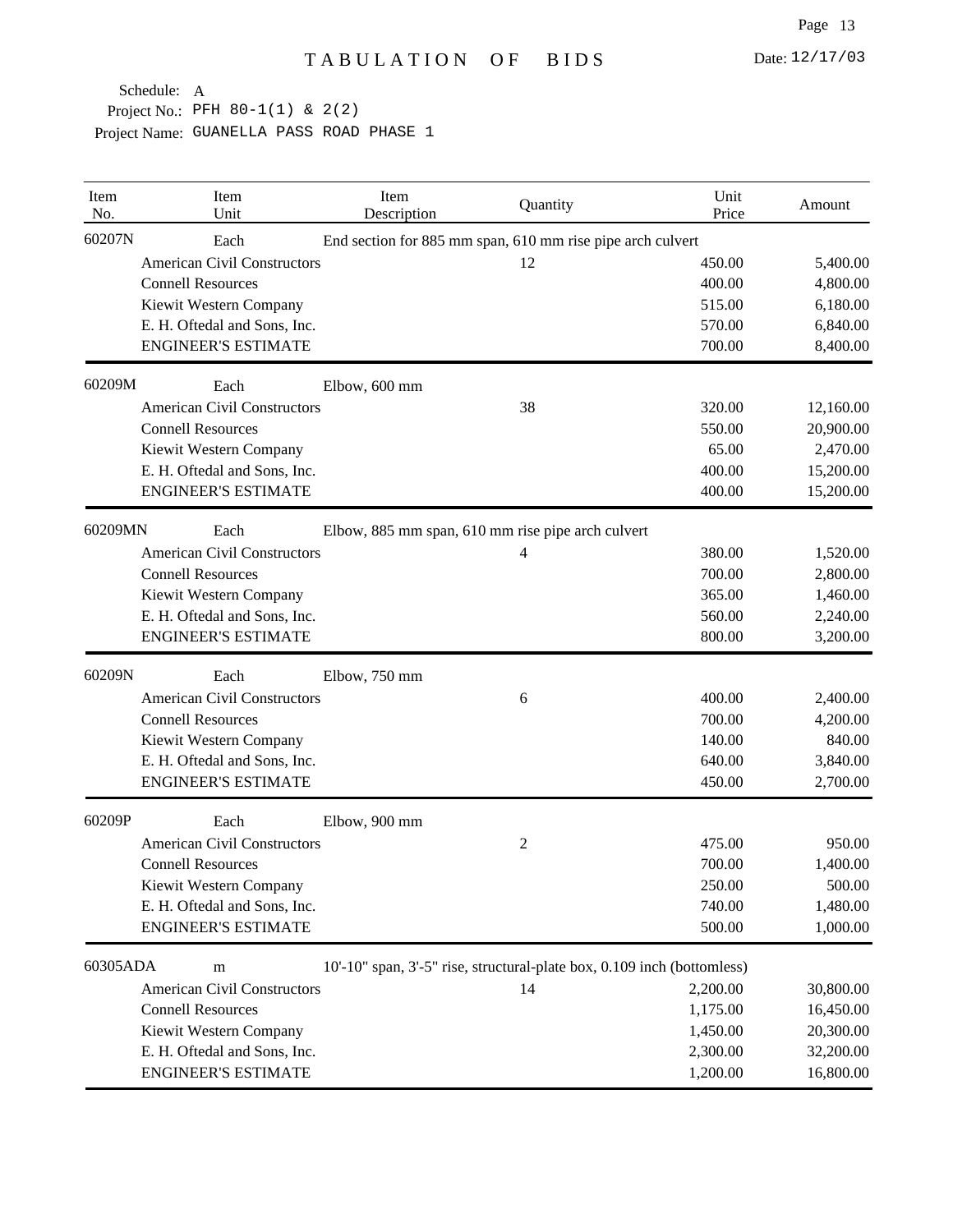| Item<br>No. | Item<br>Unit                       | Item<br>Description                         | Quantity | Unit<br>Price | Amount     |
|-------------|------------------------------------|---------------------------------------------|----------|---------------|------------|
| 60404A      | Each                               | Catch basin type 1                          |          |               |            |
|             | <b>American Civil Constructors</b> |                                             | 12       | 2,100.00      | 25,200.00  |
|             | <b>Connell Resources</b>           |                                             |          | 1,000.00      | 12,000.00  |
|             | Kiewit Western Company             |                                             |          | 4,000.00      | 48,000.00  |
|             | E. H. Oftedal and Sons, Inc.       |                                             |          | 3,500.00      | 42,000.00  |
|             | <b>ENGINEER'S ESTIMATE</b>         |                                             |          | 2,800.00      | 33,600.00  |
| 60409A      | Each                               | Metal frame and grate type A                |          |               |            |
|             | <b>American Civil Constructors</b> |                                             | 7        | 300.00        | 2,100.00   |
|             | <b>Connell Resources</b>           |                                             |          | 230.00        | 1,610.00   |
|             | Kiewit Western Company             |                                             |          | 500.00        | 3,500.00   |
|             | E. H. Oftedal and Sons, Inc.       |                                             |          | 900.00        | 6,300.00   |
|             | <b>ENGINEER'S ESTIMATE</b>         |                                             |          | 1,100.00      | 7,700.00   |
| 60409AB     | Each                               | Metal frame and grate type B                |          |               |            |
|             | <b>American Civil Constructors</b> |                                             | 5        | 300.00        | 1,500.00   |
|             | <b>Connell Resources</b>           |                                             |          | 230.00        | 1,150.00   |
|             | Kiewit Western Company             |                                             |          | 500.00        | 2,500.00   |
|             | E. H. Oftedal and Sons, Inc.       |                                             |          | 900.00        | 4,500.00   |
|             | <b>ENGINEER'S ESTIMATE</b>         |                                             |          | 1,400.00      | 7,000.00   |
| 60501       | m                                  | Underdrain system                           |          |               |            |
|             | <b>American Civil Constructors</b> |                                             | 1,200    | 90.00         | 108,000.00 |
|             | <b>Connell Resources</b>           |                                             |          | 70.00         | 84,000.00  |
|             | Kiewit Western Company             |                                             |          | 200.00        | 240,000.00 |
|             | E. H. Oftedal and Sons, Inc.       |                                             |          | 93.00         | 111,600.00 |
|             | <b>ENGINEER'S ESTIMATE</b>         |                                             |          | 100.00        | 120,000.00 |
| 60507F      | m                                  | 150 mm outlet pipe                          |          |               |            |
|             | <b>American Civil Constructors</b> |                                             | 200      | 50.00         | 10,000.00  |
|             | <b>Connell Resources</b>           |                                             |          | 60.00         | 12,000.00  |
|             | Kiewit Western Company             |                                             |          | 100.00        | 20,000.00  |
|             | E. H. Oftedal and Sons, Inc.       |                                             |          | 60.00         | 12,000.00  |
|             | <b>ENGINEER'S ESTIMATE</b>         |                                             |          | 40.00         | 8,000.00   |
| 60901ZA     | m                                  | Portland cement concrete curb, 450 mm depth |          |               |            |
|             | <b>American Civil Constructors</b> |                                             | 3,100    | 40.00         | 124,000.00 |
|             | <b>Connell Resources</b>           |                                             |          | 85.00         | 263,500.00 |
|             | Kiewit Western Company             |                                             |          | 53.00         | 164,300.00 |
|             | E. H. Oftedal and Sons, Inc.       |                                             |          | 57.00         | 176,700.00 |
|             | <b>ENGINEER'S ESTIMATE</b>         |                                             |          | 60.00         | 186,000.00 |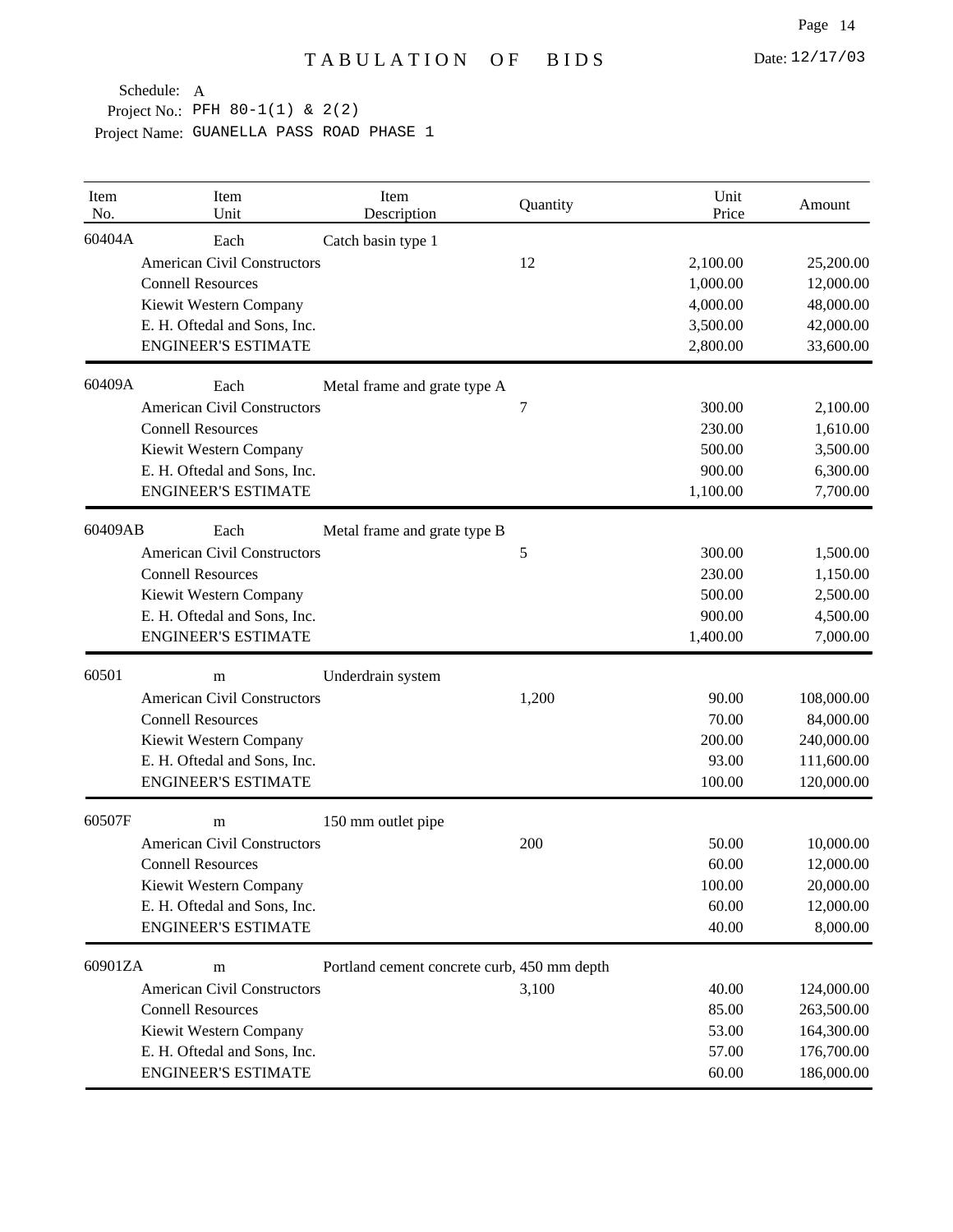| Item<br>No. | Item<br>Unit                       | Item<br>Description                                      | Quantity                                                                     | Unit<br>Price | Amount       |  |  |
|-------------|------------------------------------|----------------------------------------------------------|------------------------------------------------------------------------------|---------------|--------------|--|--|
| 60909B      | Each                               | Wheelstop (timber)                                       |                                                                              |               |              |  |  |
|             | <b>American Civil Constructors</b> |                                                          | 124                                                                          | 230.00        | 28,520.00    |  |  |
|             | <b>Connell Resources</b>           |                                                          |                                                                              | 250.00        | 31,000.00    |  |  |
|             | Kiewit Western Company             |                                                          |                                                                              | 200.00        | 24,800.00    |  |  |
|             | E. H. Oftedal and Sons, Inc.       |                                                          |                                                                              | 300.00        | 37,200.00    |  |  |
|             | <b>ENGINEER'S ESTIMATE</b>         |                                                          |                                                                              | 300.00        | 37,200.00    |  |  |
| 60917       | m                                  | Timber curb                                              |                                                                              |               |              |  |  |
|             | <b>American Civil Constructors</b> |                                                          | 679                                                                          | 32.00         | 21,728.00    |  |  |
|             | <b>Connell Resources</b>           |                                                          |                                                                              | 37.00         | 25,123.00    |  |  |
|             | Kiewit Western Company             |                                                          |                                                                              | 30.00         | 20,370.00    |  |  |
|             | E. H. Oftedal and Sons, Inc.       |                                                          |                                                                              | 18.00         | 12,222.00    |  |  |
|             | <b>ENGINEER'S ESTIMATE</b>         |                                                          |                                                                              | 20.00         | 13,580.00    |  |  |
| 61301       | m2                                 |                                                          | Simulated stone masonary surface treatment (Box Culvert Concrete Form-liner) |               |              |  |  |
|             | <b>American Civil Constructors</b> |                                                          | 63                                                                           | 80.00         | 5,040.00     |  |  |
|             | <b>Connell Resources</b>           |                                                          |                                                                              | 250.00        | 15,750.00    |  |  |
|             | Kiewit Western Company             |                                                          |                                                                              | 20.00         | 1,260.00     |  |  |
|             | E. H. Oftedal and Sons, Inc.       |                                                          |                                                                              | 140.00        | 8,820.00     |  |  |
|             | <b>ENGINEER'S ESTIMATE</b>         |                                                          |                                                                              | 100.00        | 6,300.00     |  |  |
| 61301A      | m2                                 | Simulated stone surfacing (MSE Wall Concrete Form-liner) |                                                                              |               |              |  |  |
|             | <b>American Civil Constructors</b> |                                                          | 3,822                                                                        | 110.00        | 420,420.00   |  |  |
|             | <b>Connell Resources</b>           |                                                          |                                                                              | 500.00        | 1,911,000.00 |  |  |
|             | Kiewit Western Company             |                                                          |                                                                              | 300.00        | 1,146,600.00 |  |  |
|             | E. H. Oftedal and Sons, Inc.       |                                                          |                                                                              | 185.00        | 707,070.00   |  |  |
|             | <b>ENGINEER'S ESTIMATE</b>         |                                                          |                                                                              | 150.00        | 573,300.00   |  |  |
| 61302       | Each                               |                                                          | Simulated stone masonary test wall (Box Culverts Concrete Form-liner)        |               |              |  |  |
|             | <b>American Civil Constructors</b> |                                                          | 1                                                                            | 7,000.00      | 7,000.00     |  |  |
|             | <b>Connell Resources</b>           |                                                          |                                                                              | 2,500.00      | 2,500.00     |  |  |
|             | Kiewit Western Company             |                                                          |                                                                              | 625.00        | 625.00       |  |  |
|             | E. H. Oftedal and Sons, Inc.       |                                                          |                                                                              | 4,500.00      | 4,500.00     |  |  |
|             | <b>ENGINEER'S ESTIMATE</b>         |                                                          |                                                                              | 1,600.00      | 1,600.00     |  |  |
| 61302A      | Each                               |                                                          | Simulated stone surfacing test section (MSE Walls Concrete Form-liner)       |               |              |  |  |
|             | <b>American Civil Constructors</b> |                                                          | 1                                                                            | 7,000.00      | 7,000.00     |  |  |
|             | <b>Connell Resources</b>           |                                                          |                                                                              | 2,500.00      | 2,500.00     |  |  |
|             | Kiewit Western Company             |                                                          |                                                                              | 5,850.00      | 5,850.00     |  |  |
|             | E. H. Oftedal and Sons, Inc.       |                                                          |                                                                              | 4,500.00      | 4,500.00     |  |  |
|             | <b>ENGINEER'S ESTIMATE</b>         |                                                          |                                                                              | 1,600.00      | 1,600.00     |  |  |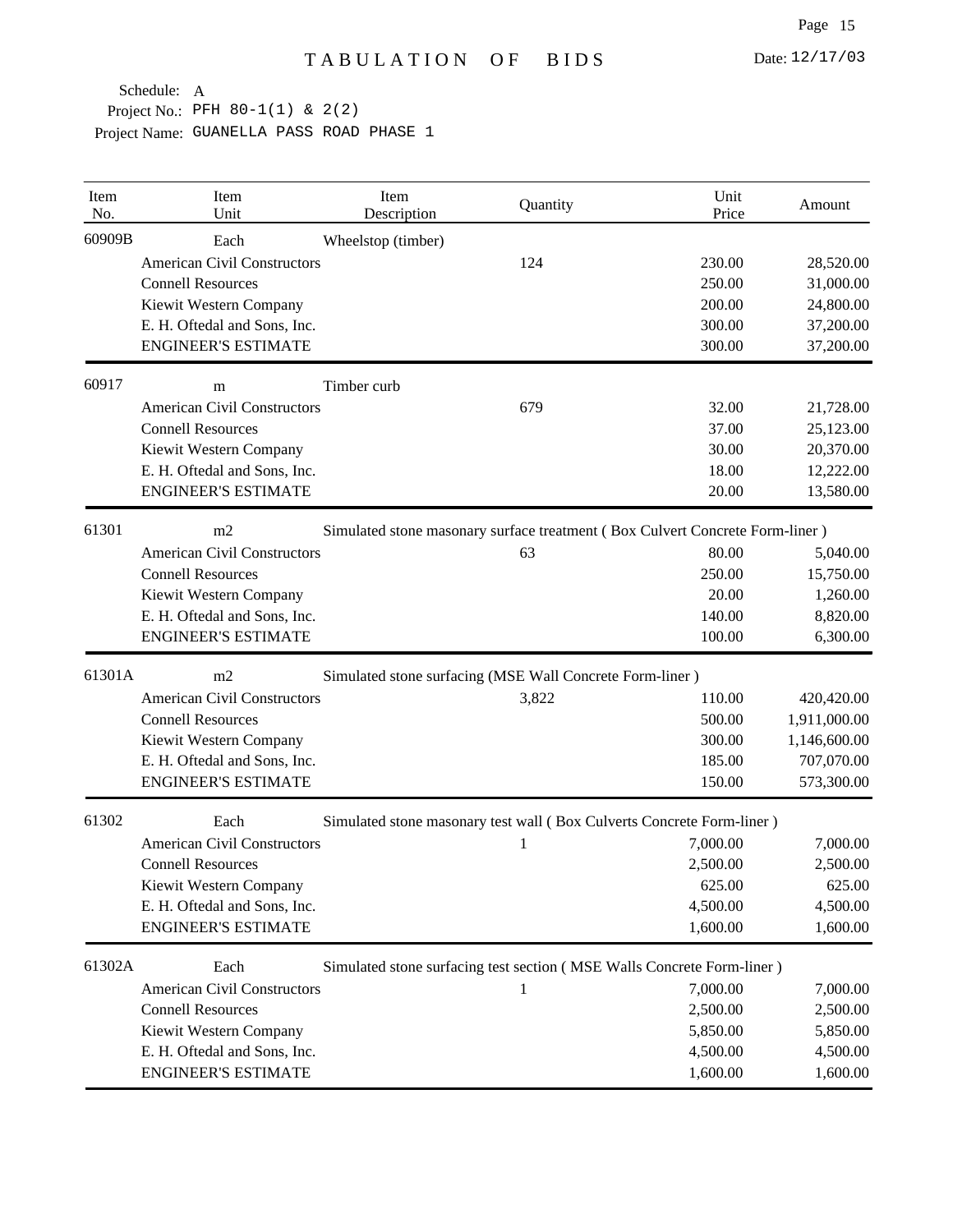| Item<br>No. | Item<br>Unit                       | Item<br>Description                                | Quantity | Unit<br>Price | Amount     |
|-------------|------------------------------------|----------------------------------------------------|----------|---------------|------------|
| 61501BA     | m2                                 | Colored Portland cement concrete sidewalk          |          |               |            |
|             | <b>American Civil Constructors</b> |                                                    | 29       | 75.00         | 2,175.00   |
|             | <b>Connell Resources</b>           |                                                    |          | 100.00        | 2,900.00   |
|             | Kiewit Western Company             |                                                    |          | 100.00        | 2,900.00   |
|             | E. H. Oftedal and Sons, Inc.       |                                                    |          | 80.00         | 2,320.00   |
|             | <b>ENGINEER'S ESTIMATE</b>         |                                                    |          | 65.00         | 1,885.00   |
| 61504B      | m2                                 | Portland cement concrete wheelchair ramp           |          |               |            |
|             | <b>American Civil Constructors</b> |                                                    | 5        | 73.00         | 365.00     |
|             | <b>Connell Resources</b>           |                                                    |          | 100.00        | 500.00     |
|             | Kiewit Western Company             |                                                    |          | 125.00        | 625.00     |
|             | E. H. Oftedal and Sons, Inc.       |                                                    |          | 115.00        | 575.00     |
|             | <b>ENGINEER'S ESTIMATE</b>         |                                                    |          | 70.00         | 350.00     |
| 61701H      | m                                  | Guardrail system SBTB                              |          |               |            |
|             | <b>American Civil Constructors</b> |                                                    | 4,450    | 190.00        | 845,500.00 |
|             | <b>Connell Resources</b>           |                                                    |          | 220.00        | 979,000.00 |
|             | Kiewit Western Company             |                                                    |          | 160.00        | 712,000.00 |
|             | E. H. Oftedal and Sons, Inc.       |                                                    |          | 170.00        | 756,500.00 |
|             | <b>ENGINEER'S ESTIMATE</b>         |                                                    |          | 190.00        | 845,500.00 |
| 61702FAT    | Each                               | Terminal section type FAT-9                        |          |               |            |
|             | <b>American Civil Constructors</b> |                                                    | 12       | 2,000.00      | 24,000.00  |
|             | <b>Connell Resources</b>           |                                                    |          | 2,200.00      | 26,400.00  |
|             | Kiewit Western Company             |                                                    |          | 1,600.00      | 19,200.00  |
|             | E. H. Oftedal and Sons, Inc.       |                                                    |          | 2,600.00      | 31,200.00  |
|             | <b>ENGINEER'S ESTIMATE</b>         |                                                    |          | 1,900.00      | 22,800.00  |
| 61702FATA   | Each                               | Terminal section type FAT-6                        |          |               |            |
|             | <b>American Civil Constructors</b> |                                                    | 36       | 1,400.00      | 50,400.00  |
|             | <b>Connell Resources</b>           |                                                    |          | 1,500.00      | 54,000.00  |
|             | Kiewit Western Company             |                                                    |          | 1,150.00      | 41,400.00  |
|             | E. H. Oftedal and Sons, Inc.       |                                                    |          | 2,100.00      | 75,600.00  |
|             | <b>ENGINEER'S ESTIMATE</b>         |                                                    |          | 1,300.00      | 46,800.00  |
| 61715       | m                                  | Guardrail, steel tube-backed timber (Box Culverts) |          |               |            |
|             | <b>American Civil Constructors</b> |                                                    | 6        | 480.00        | 2,880.00   |
|             | <b>Connell Resources</b>           |                                                    |          | 550.00        | 3,300.00   |
|             | Kiewit Western Company             |                                                    |          | 400.00        | 2,400.00   |
|             | E. H. Oftedal and Sons, Inc.       |                                                    |          | 1,250.00      | 7,500.00   |
|             | <b>ENGINEER'S ESTIMATE</b>         |                                                    |          | 300.00        | 1,800.00   |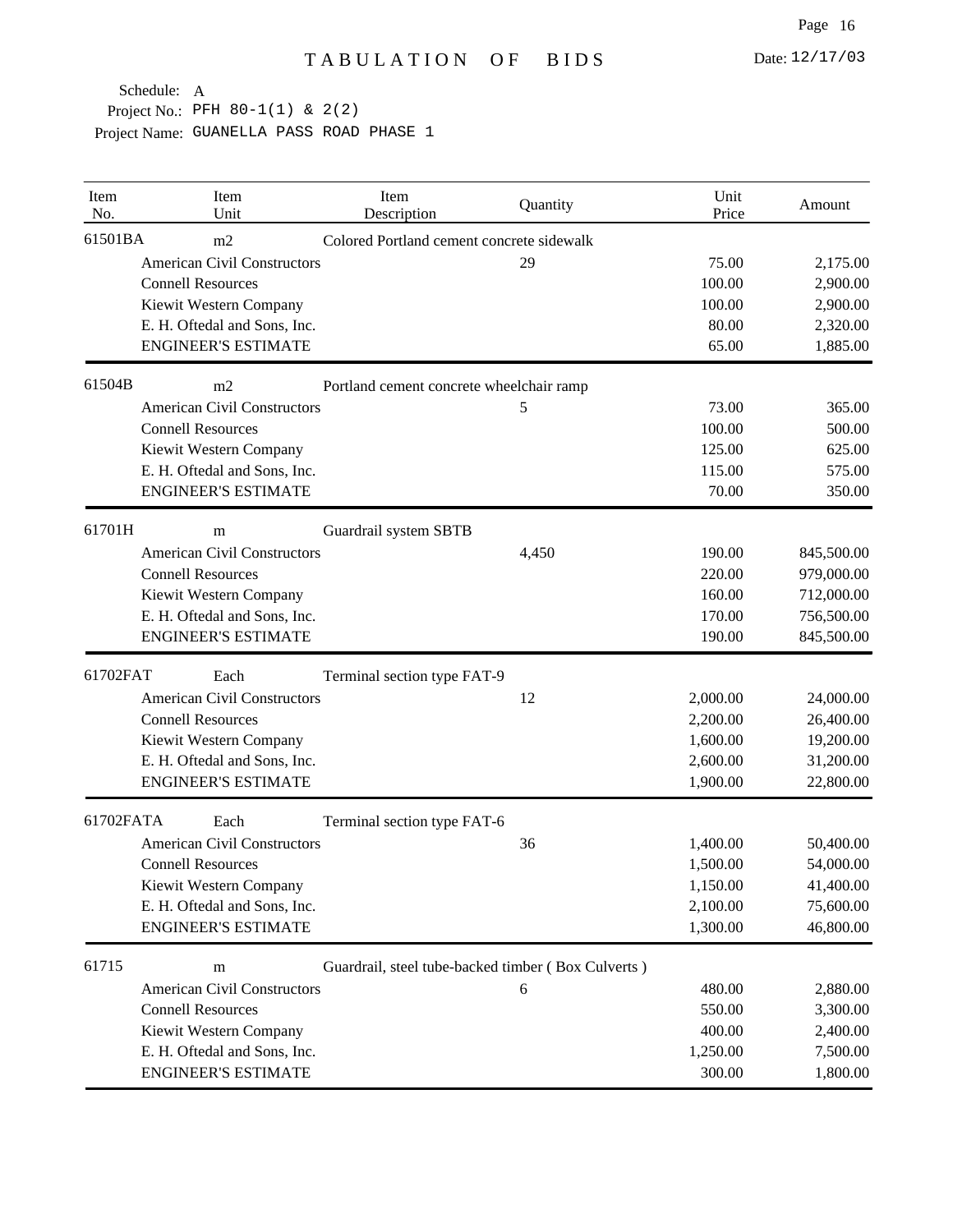| Item<br>No. | Item<br>Unit                       | Item<br>Description                        | Quantity | Unit<br>Price | Amount    |
|-------------|------------------------------------|--------------------------------------------|----------|---------------|-----------|
| 61901FA     | m                                  | Fence temporary construction               |          |               |           |
|             | <b>American Civil Constructors</b> |                                            | 500      | 15.00         | 7,500.00  |
|             | <b>Connell Resources</b>           |                                            |          | 27.00         | 13,500.00 |
|             | Kiewit Western Company             |                                            |          | 21.00         | 10,500.00 |
|             | E. H. Oftedal and Sons, Inc.       |                                            |          | 23.00         | 11,500.00 |
|             | <b>ENGINEER'S ESTIMATE</b>         |                                            |          | 9.00          | 4,500.00  |
| 61901HD     | m                                  | Fence post and rail, wood                  |          |               |           |
|             | <b>American Civil Constructors</b> |                                            | 18       | 320.00        | 5,760.00  |
|             | <b>Connell Resources</b>           |                                            |          | 470.00        | 8,460.00  |
|             | Kiewit Western Company             |                                            |          | 350.00        | 6,300.00  |
|             | E. H. Oftedal and Sons, Inc.       |                                            |          | 385.00        | 6,930.00  |
|             | <b>ENGINEER'S ESTIMATE</b>         |                                            |          | 30.00         | 540.00    |
| 61901LB     | m                                  | Fence, log barrier (toad)                  |          |               |           |
|             | <b>American Civil Constructors</b> |                                            | 770      | 15.00         | 11,550.00 |
|             | <b>Connell Resources</b>           |                                            |          | 25.00         | 19,250.00 |
|             | Kiewit Western Company             |                                            |          | 5.00          | 3,850.00  |
|             | E. H. Oftedal and Sons, Inc.       |                                            |          | 34.00         | 26,180.00 |
|             | <b>ENGINEER'S ESTIMATE</b>         |                                            |          | 15.00         | 11,550.00 |
| 61902F      | Each                               | Gate road closure                          |          |               |           |
|             | <b>American Civil Constructors</b> |                                            | 2        | 3,000.00      | 6,000.00  |
|             | <b>Connell Resources</b>           |                                            |          | 12,000.00     | 24,000.00 |
|             | Kiewit Western Company             |                                            |          | 10,000.00     | 20,000.00 |
|             | E. H. Oftedal and Sons, Inc.       |                                            |          | 10,600.00     | 21,200.00 |
|             | <b>ENGINEER'S ESTIMATE</b>         |                                            |          | 4,000.00      | 8,000.00  |
| 61906       | m                                  | Remove and reset fence                     |          |               |           |
|             | <b>American Civil Constructors</b> |                                            | 60       | 80.00         | 4,800.00  |
|             | <b>Connell Resources</b>           |                                            |          | 90.00         | 5,400.00  |
|             | Kiewit Western Company             |                                            |          | 70.00         | 4,200.00  |
|             | E. H. Oftedal and Sons, Inc.       |                                            |          | 76.00         | 4,560.00  |
|             | <b>ENGINEER'S ESTIMATE</b>         |                                            |          | 20.00         | 1,200.00  |
| 62201AD     | Hour                               | Dump truck, 7 cubic meter minimum capacity |          |               |           |
|             | <b>American Civil Constructors</b> |                                            | 180      | 85.00         | 15,300.00 |
|             | <b>Connell Resources</b>           |                                            |          | 75.00         | 13,500.00 |
|             | Kiewit Western Company             |                                            |          | 75.00         | 13,500.00 |
|             | E. H. Oftedal and Sons, Inc.       |                                            |          | 82.00         | 14,760.00 |
|             | <b>ENGINEER'S ESTIMATE</b>         |                                            |          | 100.00        | 18,000.00 |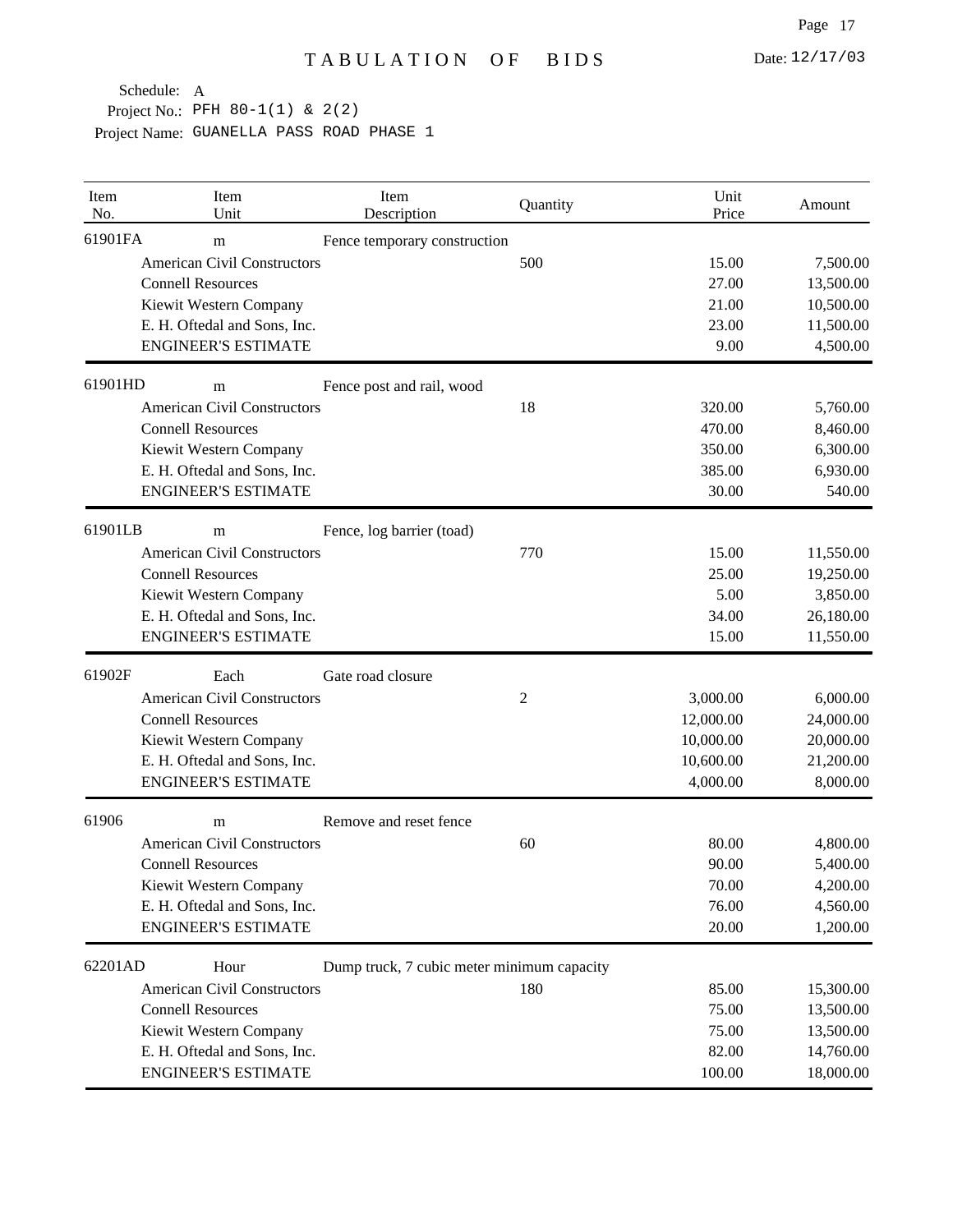| Item<br>No. | Item<br>Unit                       | Item<br>Description                                | Quantity | Unit<br>Price                                                          | Amount    |
|-------------|------------------------------------|----------------------------------------------------|----------|------------------------------------------------------------------------|-----------|
| 62201BC     | Hour                               |                                                    |          | Backhoe loader, 180 liter minimum rated capacity bucket (600 mm width) |           |
|             | <b>American Civil Constructors</b> |                                                    | 180      | 95.00                                                                  | 17,100.00 |
|             | <b>Connell Resources</b>           |                                                    |          | 75.00                                                                  | 13,500.00 |
|             | Kiewit Western Company             |                                                    |          | 120.00                                                                 | 21,600.00 |
|             | E. H. Oftedal and Sons, Inc.       |                                                    |          | 74.00                                                                  | 13,320.00 |
|             | <b>ENGINEER'S ESTIMATE</b>         |                                                    |          | 110.00                                                                 | 19,800.00 |
| 62201CE     | Hour                               | Wheel loader, 3 cubic meter minimum rated capacity |          |                                                                        |           |
|             | <b>American Civil Constructors</b> |                                                    | 180      | 130.00                                                                 | 23,400.00 |
|             | <b>Connell Resources</b>           |                                                    |          | 90.00                                                                  | 16,200.00 |
|             | Kiewit Western Company             |                                                    |          | 120.00                                                                 | 21,600.00 |
|             | E. H. Oftedal and Sons, Inc.       |                                                    |          | 110.00                                                                 | 19,800.00 |
|             | <b>ENGINEER'S ESTIMATE</b>         |                                                    |          | 120.00                                                                 | 21,600.00 |
| 62201DG     | Hour                               | Bulldozer, 250 kW minimum flywheel power           |          |                                                                        |           |
|             | <b>American Civil Constructors</b> |                                                    | 110      | 190.00                                                                 | 20,900.00 |
|             | <b>Connell Resources</b>           |                                                    |          | 150.00                                                                 | 16,500.00 |
|             | Kiewit Western Company             |                                                    |          | 175.00                                                                 | 19,250.00 |
|             | E. H. Oftedal and Sons, Inc.       |                                                    |          | 153.00                                                                 | 16,830.00 |
|             | <b>ENGINEER'S ESTIMATE</b>         |                                                    |          | 160.00                                                                 | 17,600.00 |
| 62201LB     | Hour                               | Motor grader, 3.6 meter minimum blade              |          |                                                                        |           |
|             | <b>American Civil Constructors</b> |                                                    | 180      | 140.00                                                                 | 25,200.00 |
|             | <b>Connell Resources</b>           |                                                    |          | 95.00                                                                  | 17,100.00 |
|             | Kiewit Western Company             |                                                    |          | 120.00                                                                 | 21,600.00 |
|             | E. H. Oftedal and Sons, Inc.       |                                                    |          | 117.00                                                                 | 21,060.00 |
|             | <b>ENGINEER'S ESTIMATE</b>         |                                                    |          | 130.00                                                                 | 23,400.00 |
| 62201M      | Hour                               | Hydraulic excavator                                |          |                                                                        |           |
|             | <b>American Civil Constructors</b> |                                                    | 110      | 185.00                                                                 | 20,350.00 |
|             | <b>Connell Resources</b>           |                                                    |          | 110.00                                                                 | 12,100.00 |
|             | Kiewit Western Company             |                                                    |          | 135.00                                                                 | 14,850.00 |
|             | E. H. Oftedal and Sons, Inc.       |                                                    |          | 143.00                                                                 | 15,730.00 |
|             | <b>ENGINEER'S ESTIMATE</b>         |                                                    |          | 130.00                                                                 | 14,300.00 |
| 62301       | Hour                               | General labor                                      |          |                                                                        |           |
|             | <b>American Civil Constructors</b> |                                                    | 300      | 45.00                                                                  | 13,500.00 |
|             | <b>Connell Resources</b>           |                                                    |          | 30.00                                                                  | 9,000.00  |
|             | Kiewit Western Company             |                                                    |          | 40.00                                                                  | 12,000.00 |
|             | E. H. Oftedal and Sons, Inc.       |                                                    |          | 47.00                                                                  | 14,100.00 |
|             | <b>ENGINEER'S ESTIMATE</b>         |                                                    |          | 35.00                                                                  | 10,500.00 |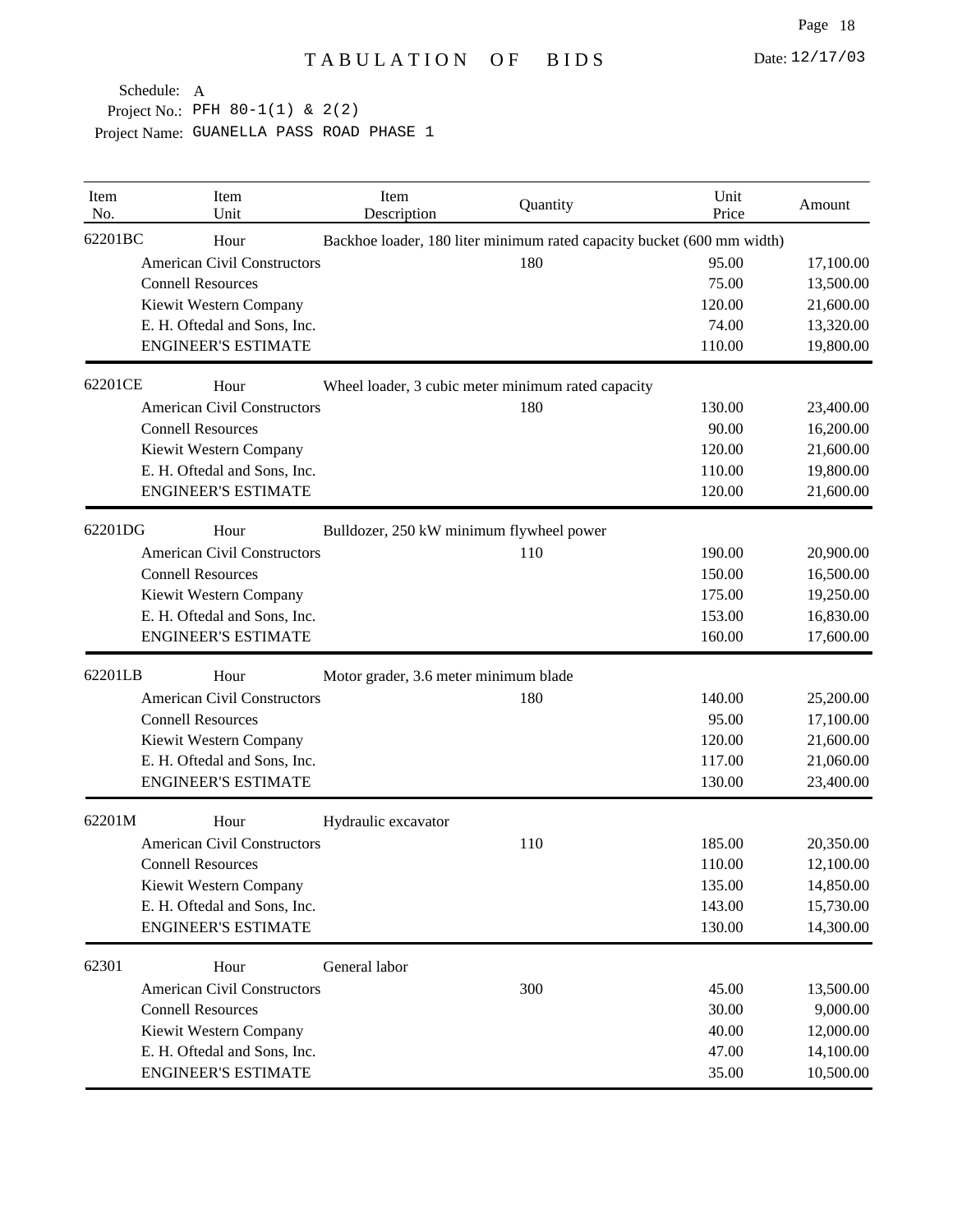| Item<br>No. | Item<br>Unit                       | Item<br>Description                 | Quantity | Unit<br>Price | Amount     |
|-------------|------------------------------------|-------------------------------------|----------|---------------|------------|
| 62406       | m <sub>3</sub>                     | Placing conserved topsoil           |          |               |            |
|             | <b>American Civil Constructors</b> |                                     | 6,200    | 10.00         | 62,000.00  |
|             | <b>Connell Resources</b>           |                                     |          | 8.00          | 49,600.00  |
|             | Kiewit Western Company             |                                     |          | 16.00         | 99,200.00  |
|             | E. H. Oftedal and Sons, Inc.       |                                     |          | 9.00          | 55,800.00  |
|             | <b>ENGINEER'S ESTIMATE</b>         |                                     |          | 15.00         | 93,000.00  |
| 62501B      | ha                                 | Seeding, hydraulic method           |          |               |            |
|             | <b>American Civil Constructors</b> |                                     | 23.0     | 1,300.00      | 29,900.00  |
|             | <b>Connell Resources</b>           |                                     |          | 2,000.00      | 46,000.00  |
|             | Kiewit Western Company             |                                     |          | 1,400.00      | 32,200.00  |
|             | E. H. Oftedal and Sons, Inc.       |                                     |          | 1,200.00      | 27,600.00  |
|             | <b>ENGINEER'S ESTIMATE</b>         |                                     |          | 2,100.00      | 48,300.00  |
| 62504B      | ha                                 | Mulching, hydraulic method          |          |               |            |
|             | <b>American Civil Constructors</b> |                                     | 23.0     | 6,900.00      | 158,700.00 |
|             | <b>Connell Resources</b>           |                                     |          | 3,900.00      | 89,700.00  |
|             | Kiewit Western Company             |                                     |          | 2,600.00      | 59,800.00  |
|             | E. H. Oftedal and Sons, Inc.       |                                     |          | 3,100.00      | 71,300.00  |
|             | <b>ENGINEER'S ESTIMATE</b>         |                                     |          | 2,700.00      | 62,100.00  |
| 62516       | ha                                 | Fertilizer, hydraulic method        |          |               |            |
|             | <b>American Civil Constructors</b> |                                     | 15.0     | 1,200.00      | 18,000.00  |
|             | <b>Connell Resources</b>           |                                     |          | 1,660.00      | 24,900.00  |
|             | Kiewit Western Company             |                                     |          | 1,200.00      | 18,000.00  |
|             | E. H. Oftedal and Sons, Inc.       |                                     |          | 1,500.00      | 22,500.00  |
|             | <b>ENGINEER'S ESTIMATE</b>         |                                     |          | 3,910.00      | 58,650.00  |
| 62602       | Each                               | Remove and replant trees and shrubs |          |               |            |
|             | <b>American Civil Constructors</b> |                                     | 1,100    | 80.00         | 88,000.00  |
|             | <b>Connell Resources</b>           |                                     |          | 49.00         | 53,900.00  |
|             | Kiewit Western Company             |                                     |          | 45.00         | 49,500.00  |
|             | E. H. Oftedal and Sons, Inc.       |                                     |          | 50.00         | 55,000.00  |
|             | <b>ENGINEER'S ESTIMATE</b>         |                                     |          | 125.00        | 137,500.00 |
| 62602C      | Each                               | Emergent plugs                      |          |               |            |
|             | <b>American Civil Constructors</b> |                                     | 100      | 6.00          | 600.00     |
|             | <b>Connell Resources</b>           |                                     |          | 4.00          | 400.00     |
|             | Kiewit Western Company             |                                     |          | 6.00          | 600.00     |
|             | E. H. Oftedal and Sons, Inc.       |                                     |          | 11.00         | 1,100.00   |
|             | <b>ENGINEER'S ESTIMATE</b>         |                                     |          | 4.00          | 400.00     |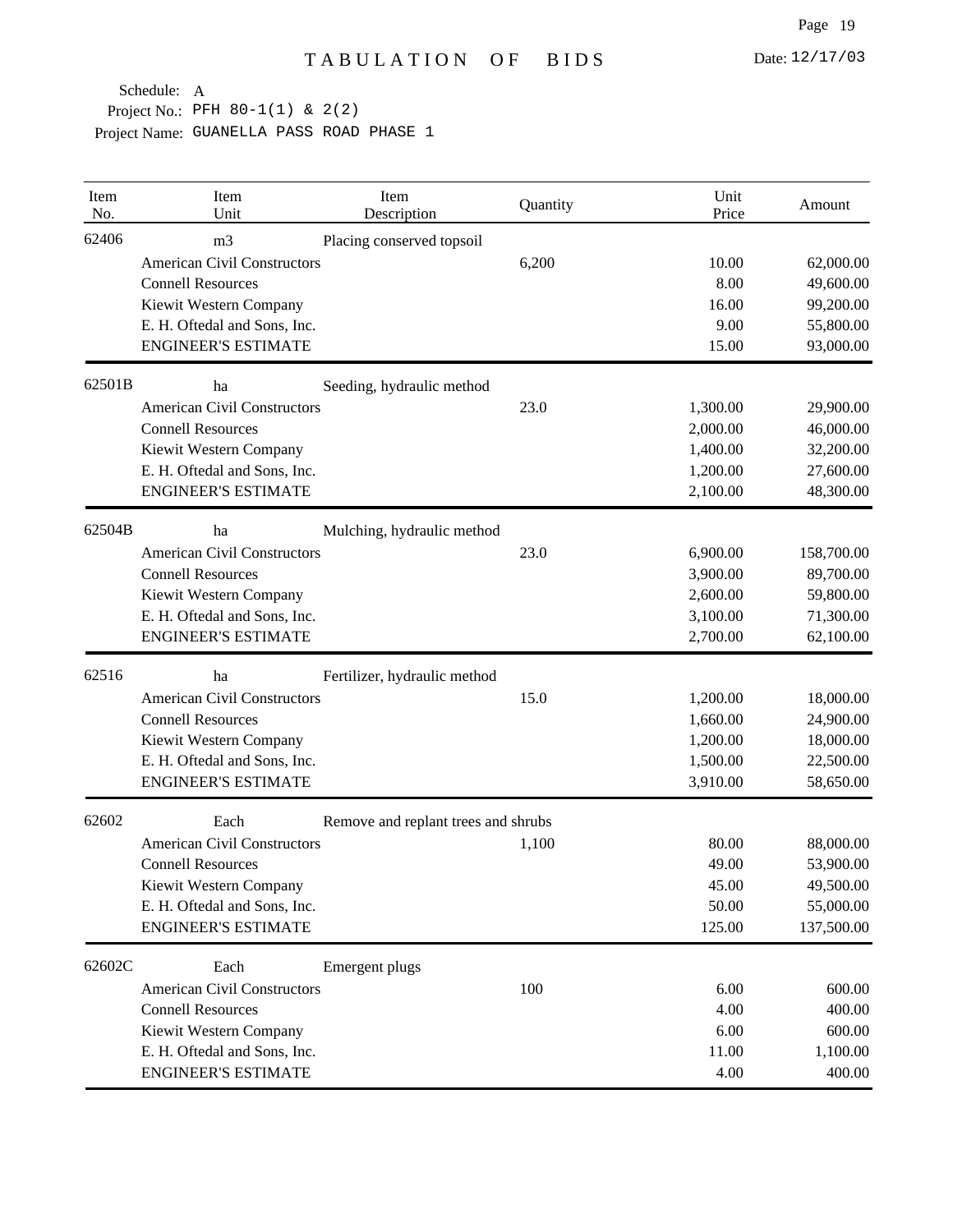| Item<br>No. | Item<br>Unit                       | Item<br>Description                     | Quantity | Unit<br>Price | Amount     |
|-------------|------------------------------------|-----------------------------------------|----------|---------------|------------|
| 62613B      | Each                               | Container stock, 20 liter               |          |               |            |
|             | <b>American Civil Constructors</b> |                                         | 2,396    | 50.00         | 119,800.00 |
|             | <b>Connell Resources</b>           |                                         |          | 60.00         | 143,760.00 |
|             | Kiewit Western Company             |                                         |          | 45.00         | 107,820.00 |
|             | E. H. Oftedal and Sons, Inc.       |                                         |          | 60.00         | 143,760.00 |
|             | <b>ENGINEER'S ESTIMATE</b>         |                                         |          | 63.00         | 150,948.00 |
| 62614       | Each                               | Willow staking                          |          |               |            |
|             | <b>American Civil Constructors</b> |                                         | 19,500   | 2.75          | 53,625.00  |
|             | <b>Connell Resources</b>           |                                         |          | 5.00          | 97,500.00  |
|             | Kiewit Western Company             |                                         |          | 3.00          | 58,500.00  |
|             | E. H. Oftedal and Sons, Inc.       |                                         |          | 3.00          | 58,500.00  |
|             | <b>ENGINEER'S ESTIMATE</b>         |                                         |          | 3.00          | 58,500.00  |
| 62701D      | m2                                 | Salvaged sod (alpine)                   |          |               |            |
|             | <b>American Civil Constructors</b> |                                         | 4,700    | 37.00         | 173,900.00 |
|             | <b>Connell Resources</b>           |                                         |          | 5.00          | 23,500.00  |
|             | Kiewit Western Company             |                                         |          | 3.50          | 16,450.00  |
|             | E. H. Oftedal and Sons, Inc.       |                                         |          | 4.00          | 18,800.00  |
|             | <b>ENGINEER'S ESTIMATE</b>         |                                         |          | 12.00         | 56,400.00  |
| 62901B      | m2                                 | Erosion control mat type 2              |          |               |            |
|             | <b>American Civil Constructors</b> |                                         | 1,900    | 16.00         | 30,400.00  |
|             | <b>Connell Resources</b>           |                                         |          | 2.00          | 3,800.00   |
|             | Kiewit Western Company             |                                         |          | 1.50          | 2,850.00   |
|             | E. H. Oftedal and Sons, Inc.       |                                         |          | 2.00          | 3,800.00   |
|             | <b>ENGINEER'S ESTIMATE</b>         |                                         |          | 2.00          | 3,800.00   |
| 63304CC     | m2                                 | Signs, aluminum panels, type 3 sheeting |          |               |            |
|             | <b>American Civil Constructors</b> |                                         | 23       | 230.00        | 5,290.00   |
|             | <b>Connell Resources</b>           |                                         |          | 185.00        | 4,255.00   |
|             | Kiewit Western Company             |                                         |          | 135.00        | 3,105.00   |
|             | E. H. Oftedal and Sons, Inc.       |                                         |          | 150.00        | 3,450.00   |
|             | <b>ENGINEER'S ESTIMATE</b>         |                                         |          | 300.00        | 6,900.00   |
| 63305BA     | m                                  | Posts, wood 100 mm x 100 mm             |          |               |            |
|             | <b>American Civil Constructors</b> |                                         | 139      | 47.00         | 6,533.00   |
|             | <b>Connell Resources</b>           |                                         |          | 14.00         | 1,946.00   |
|             | Kiewit Western Company             |                                         |          | 13.00         | 1,807.00   |
|             | E. H. Oftedal and Sons, Inc.       |                                         |          | 13.00         | 1,807.00   |
|             | <b>ENGINEER'S ESTIMATE</b>         |                                         |          | 40.00         | 5,560.00   |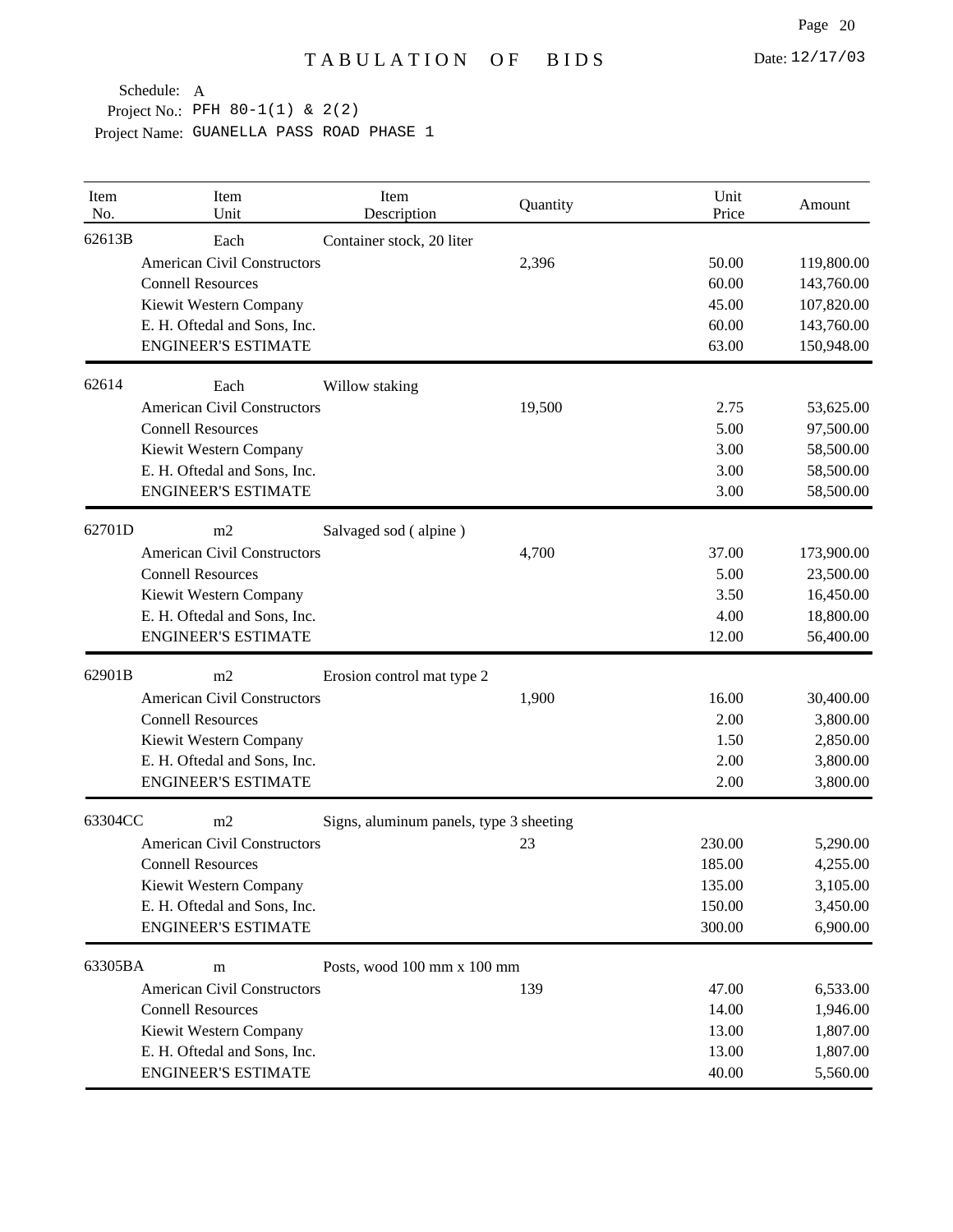| Item<br>No. | Item<br>Unit                       | Item<br>Description                  | Quantity | Unit<br>Price | Amount    |
|-------------|------------------------------------|--------------------------------------|----------|---------------|-----------|
| 63305BB     | m                                  | Posts, wood 100 mm x 150 mm          |          |               |           |
|             | <b>American Civil Constructors</b> |                                      | 74       | 55.00         | 4,070.00  |
|             | <b>Connell Resources</b>           |                                      |          | 23.00         | 1,702.00  |
|             | Kiewit Western Company             |                                      |          | 18.00         | 1,332.00  |
|             | E. H. Oftedal and Sons, Inc.       |                                      |          | 19.00         | 1,406.00  |
|             | <b>ENGINEER'S ESTIMATE</b>         |                                      |          | 50.00         | 3,700.00  |
| 63306B      | Each                               | Object markers type 2 150 mm         |          |               |           |
|             | <b>American Civil Constructors</b> |                                      | 114      | 38.00         | 4,332.00  |
|             | <b>Connell Resources</b>           |                                      |          | 55.00         | 6,270.00  |
|             | Kiewit Western Company             |                                      |          | 42.00         | 4,788.00  |
|             | E. H. Oftedal and Sons, Inc.       |                                      |          | 45.00         | 5,130.00  |
|             | <b>ENGINEER'S ESTIMATE</b>         |                                      |          | 30.00         | 3,420.00  |
| 63307A      | Each                               | Delineators type 1                   |          |               |           |
|             | <b>American Civil Constructors</b> |                                      | 285      | 31.00         | 8,835.00  |
|             | <b>Connell Resources</b>           |                                      |          | 17.00         | 4,845.00  |
|             | Kiewit Western Company             |                                      |          | 13.00         | 3,705.00  |
|             | E. H. Oftedal and Sons, Inc.       |                                      |          | 14.00         | 3,990.00  |
|             | <b>ENGINEER'S ESTIMATE</b>         |                                      |          | 25.00         | 7,125.00  |
| 63307G      | Each                               | Delineators flexible                 |          |               |           |
|             | <b>American Civil Constructors</b> |                                      | 323      | 39.00         | 12,597.00 |
|             | <b>Connell Resources</b>           |                                      |          | 35.00         | 11,305.00 |
|             | Kiewit Western Company             |                                      |          | 27.00         | 8,721.00  |
|             | E. H. Oftedal and Sons, Inc.       |                                      |          | 29.00         | 9,367.00  |
|             | <b>ENGINEER'S ESTIMATE</b>         |                                      |          | 10.00         | 3,230.00  |
| 63310       | Each                               | Installing government furnished sign |          |               |           |
|             | <b>American Civil Constructors</b> |                                      | 12       | 280.00        | 3,360.00  |
|             | <b>Connell Resources</b>           |                                      |          | 285.00        | 3,420.00  |
|             | Kiewit Western Company             |                                      |          | 225.00        | 2,700.00  |
|             | E. H. Oftedal and Sons, Inc.       |                                      |          | 227.00        | 2,724.00  |
|             | <b>ENGINEER'S ESTIMATE</b>         |                                      |          | 1,300.00      | 15,600.00 |
| 63401BA     | m                                  | Pavement markings type B, solid      |          |               |           |
|             | <b>American Civil Constructors</b> |                                      | 328      | 17.00         | 5,576.00  |
|             | <b>Connell Resources</b>           |                                      |          | 19.00         | 6,232.00  |
|             | Kiewit Western Company             |                                      |          | 15.00         | 4,920.00  |
|             | E. H. Oftedal and Sons, Inc.       |                                      |          | 12.00         | 3,936.00  |
|             | <b>ENGINEER'S ESTIMATE</b>         |                                      |          | 25.00         | 8,200.00  |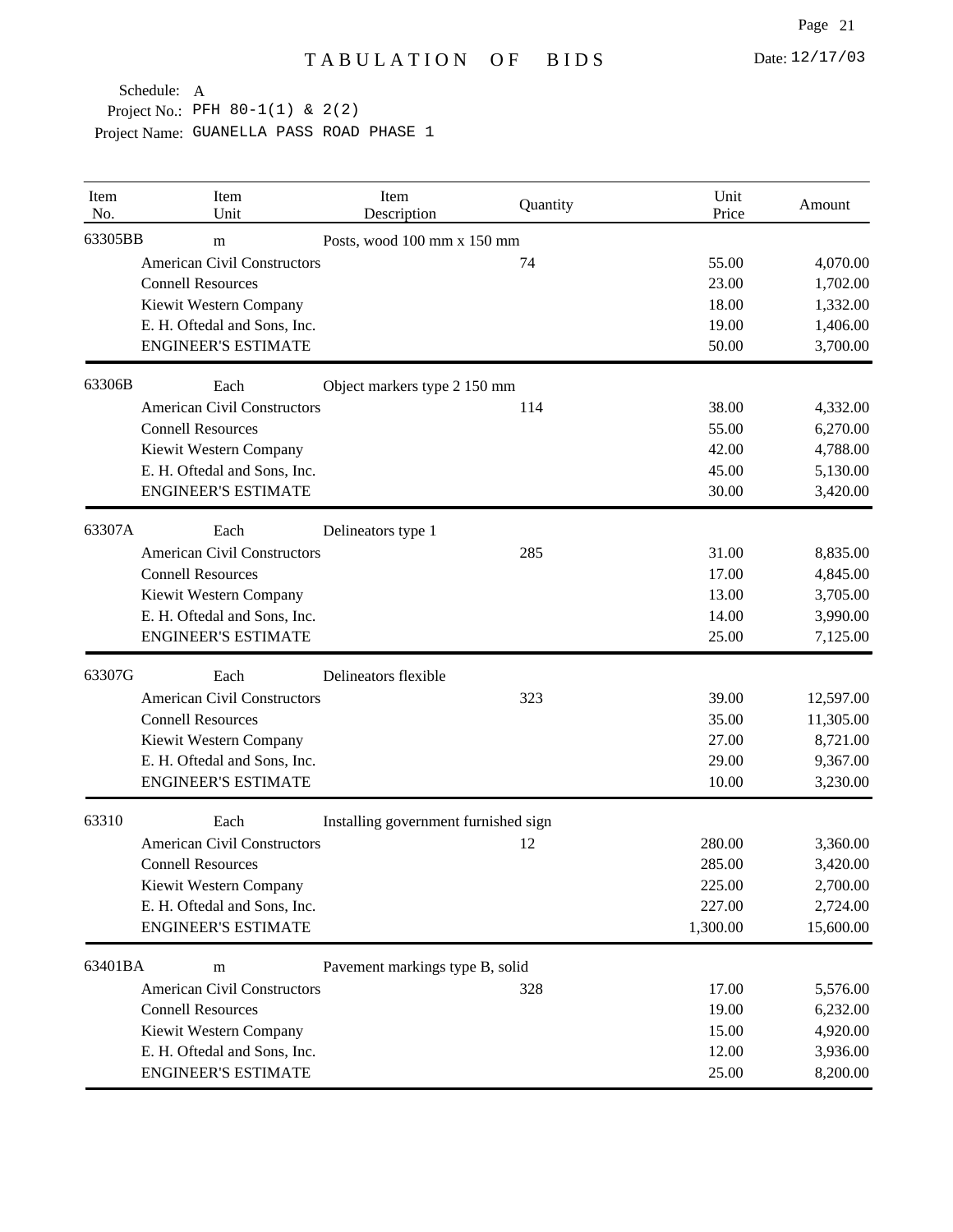| Item<br>No. | Item<br>Unit                       | Item<br>Description        | Quantity | Unit<br>Price | Amount     |
|-------------|------------------------------------|----------------------------|----------|---------------|------------|
| 63406       | Each                               | Pavement markings, symbols |          |               |            |
|             | <b>American Civil Constructors</b> |                            | 129      | 12.00         | 1,548.00   |
|             | <b>Connell Resources</b>           |                            |          | 14.00         | 1,806.00   |
|             | Kiewit Western Company             |                            |          | 12.00         | 1,548.00   |
|             | E. H. Oftedal and Sons, Inc.       |                            |          | 150.00        | 19,350.00  |
|             | <b>ENGINEER'S ESTIMATE</b>         |                            |          | 100.00        | 12,900.00  |
| 63504C      | m                                  | Barricade type 3           |          |               |            |
|             | <b>American Civil Constructors</b> |                            | 35       | 116.00        | 4,060.00   |
|             | <b>Connell Resources</b>           |                            |          | 200.00        | 7,000.00   |
|             | Kiewit Western Company             |                            |          | 35.00         | 1,225.00   |
|             | E. H. Oftedal and Sons, Inc.       |                            |          | 36.00         | 1,260.00   |
|             | <b>ENGINEER'S ESTIMATE</b>         |                            |          | 200.00        | 7,000.00   |
| 63506A      | Each                               | Cone type A                |          |               |            |
|             | <b>American Civil Constructors</b> |                            | 50       | 88.00         | 4,400.00   |
|             | <b>Connell Resources</b>           |                            |          | 20.00         | 1,000.00   |
|             | Kiewit Western Company             |                            |          | 14.00         | 700.00     |
|             | E. H. Oftedal and Sons, Inc.       |                            |          | 16.00         | 800.00     |
|             | <b>ENGINEER'S ESTIMATE</b>         |                            |          | 50.00         | 2,500.00   |
| 63507       | m2                                 | Construction sign          |          |               |            |
|             | <b>American Civil Constructors</b> |                            | 80       | 80.00         | 6,400.00   |
|             | <b>Connell Resources</b>           |                            |          | 145.00        | 11,600.00  |
|             | Kiewit Western Company             |                            |          | 55.00         | 4,400.00   |
|             | E. H. Oftedal and Sons, Inc.       |                            |          | 57.00         | 4,560.00   |
|             | <b>ENGINEER'S ESTIMATE</b>         |                            |          | 200.00        | 16,000.00  |
| 63508       | Each                               | Drum                       |          |               |            |
|             | <b>American Civil Constructors</b> |                            | 150      | 85.00         | 12,750.00  |
|             | <b>Connell Resources</b>           |                            |          | 90.00         | 13,500.00  |
|             | Kiewit Western Company             |                            |          | 42.00         | 6,300.00   |
|             | E. H. Oftedal and Sons, Inc.       |                            |          | 45.00         | 6,750.00   |
|             | <b>ENGINEER'S ESTIMATE</b>         |                            |          | 90.00         | 13,500.00  |
| 63509       | Hour                               | Flagger                    |          |               |            |
|             | <b>American Civil Constructors</b> |                            | 11,000   | 20.00         | 220,000.00 |
|             | <b>Connell Resources</b>           |                            |          | 26.00         | 286,000.00 |
|             | Kiewit Western Company             |                            |          | 38.00         | 418,000.00 |
|             | E. H. Oftedal and Sons, Inc.       |                            |          | 23.00         | 253,000.00 |
|             | <b>ENGINEER'S ESTIMATE</b>         |                            |          | 25.00         | 275,000.00 |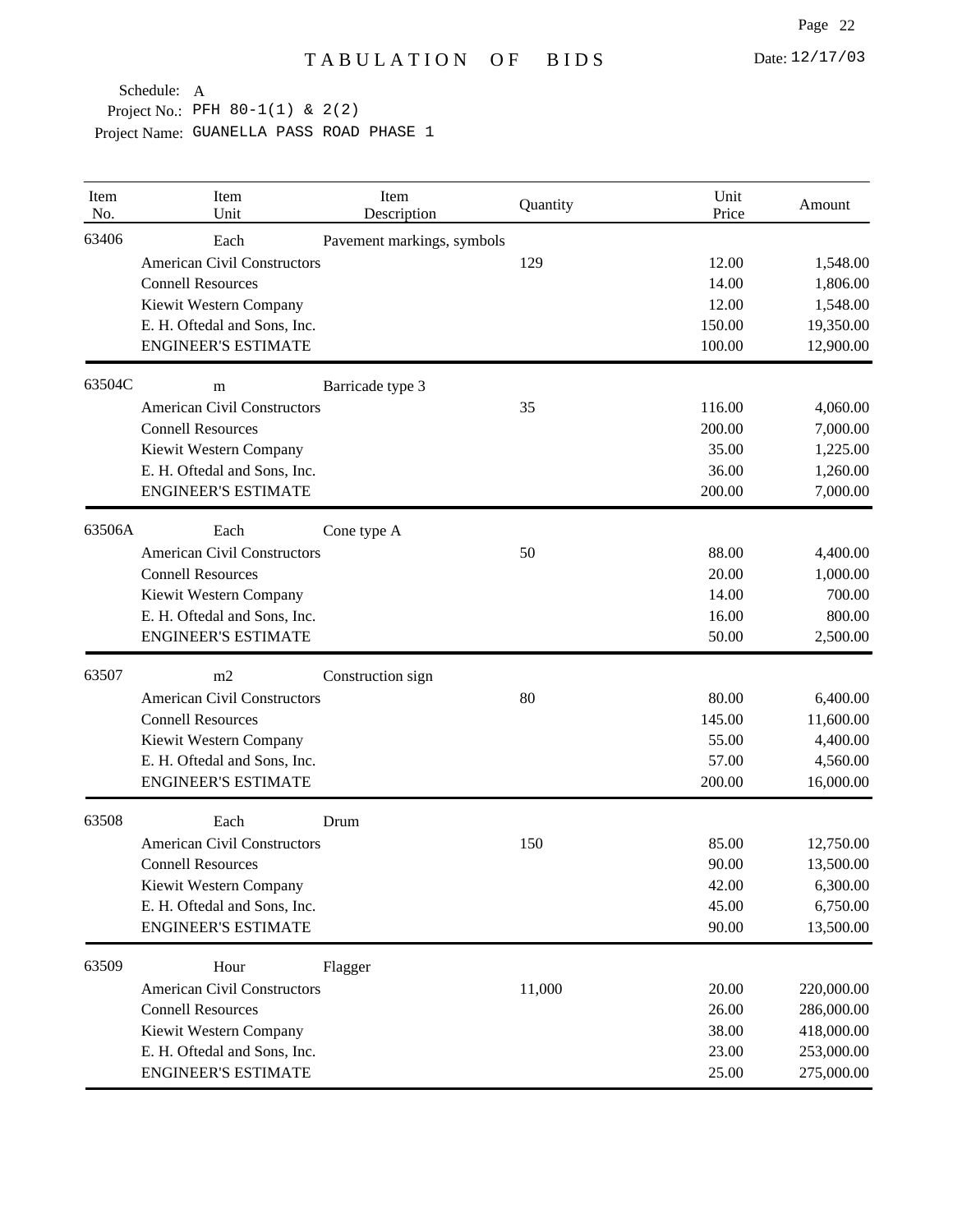| Item<br>No. | Item<br>Unit                       | Item<br>Description             | Quantity   | Unit<br>Price | Amount     |
|-------------|------------------------------------|---------------------------------|------------|---------------|------------|
| 63510       | Hour                               | Pilot car                       |            |               |            |
|             | <b>American Civil Constructors</b> |                                 | 3,800      | 50.00         | 190,000.00 |
|             | <b>Connell Resources</b>           |                                 |            | 43.00         | 163,400.00 |
|             | Kiewit Western Company             |                                 |            | 75.00         | 285,000.00 |
|             | E. H. Oftedal and Sons, Inc.       |                                 |            | 40.00         | 152,000.00 |
|             | <b>ENGINEER'S ESTIMATE</b>         |                                 |            | 45.00         | 171,000.00 |
| 63511       | m                                  | Temporary concrete barrier      |            |               |            |
|             | <b>American Civil Constructors</b> |                                 | 700        | 125.00        | 87,500.00  |
|             | <b>Connell Resources</b>           |                                 |            | 120.00        | 84,000.00  |
|             | Kiewit Western Company             |                                 |            | 257.39        | 180,173.00 |
|             | E. H. Oftedal and Sons, Inc.       |                                 |            | 170.00        | 119,000.00 |
|             | <b>ENGINEER'S ESTIMATE</b>         |                                 |            | 160.00        | 112,000.00 |
| 63521B      | Each                               | Warning light type B            |            |               |            |
|             | <b>American Civil Constructors</b> |                                 | $\,8\,$    | 260.00        | 2,080.00   |
|             | <b>Connell Resources</b>           |                                 |            | 1,100.00      | 8,800.00   |
|             | Kiewit Western Company             |                                 |            | 105.00        | 840.00     |
|             | E. H. Oftedal and Sons, Inc.       |                                 |            | 113.00        | 904.00     |
|             | <b>ENGINEER'S ESTIMATE</b>         |                                 |            | 150.00        | 1,200.00   |
| 63529       | Each                               | Temporary traffic signal system |            |               |            |
|             | <b>American Civil Constructors</b> |                                 | 2          | 35,000.00     | 70,000.00  |
|             | <b>Connell Resources</b>           |                                 |            | 15,000.00     | 30,000.00  |
|             | Kiewit Western Company             |                                 |            | 20,000.00     | 40,000.00  |
|             | E. H. Oftedal and Sons, Inc.       |                                 |            | 21,000.00     | 42,000.00  |
|             | <b>ENGINEER'S ESTIMATE</b>         |                                 |            | 37,000.00     | 74,000.00  |
| 63543A      | <b>LPSM</b>                        | Traffic and safety supervisor   |            |               |            |
|             | <b>American Civil Constructors</b> |                                 | <b>ALL</b> | 140,000.00    | 140,000.00 |
|             | <b>Connell Resources</b>           |                                 |            | 165,000.00    | 165,000.00 |
|             | Kiewit Western Company             |                                 |            | 350,000.00    | 350,000.00 |
|             | E. H. Oftedal and Sons, Inc.       |                                 |            | 114,000.00    | 114,000.00 |
|             | <b>ENGINEER'S ESTIMATE</b>         |                                 |            | 160,000.00    | 160,000.00 |
| 65001       | Each                               | Landscaping logs                |            |               |            |
|             | <b>American Civil Constructors</b> |                                 | 5          | 230.00        | 1,150.00   |
|             | <b>Connell Resources</b>           |                                 |            | 365.00        | 1,825.00   |
|             | Kiewit Western Company             |                                 |            | 260.00        | 1,300.00   |
|             | E. H. Oftedal and Sons, Inc.       |                                 |            | 370.00        | 1,850.00   |
|             | <b>ENGINEER'S ESTIMATE</b>         |                                 |            | 150.00        | 750.00     |